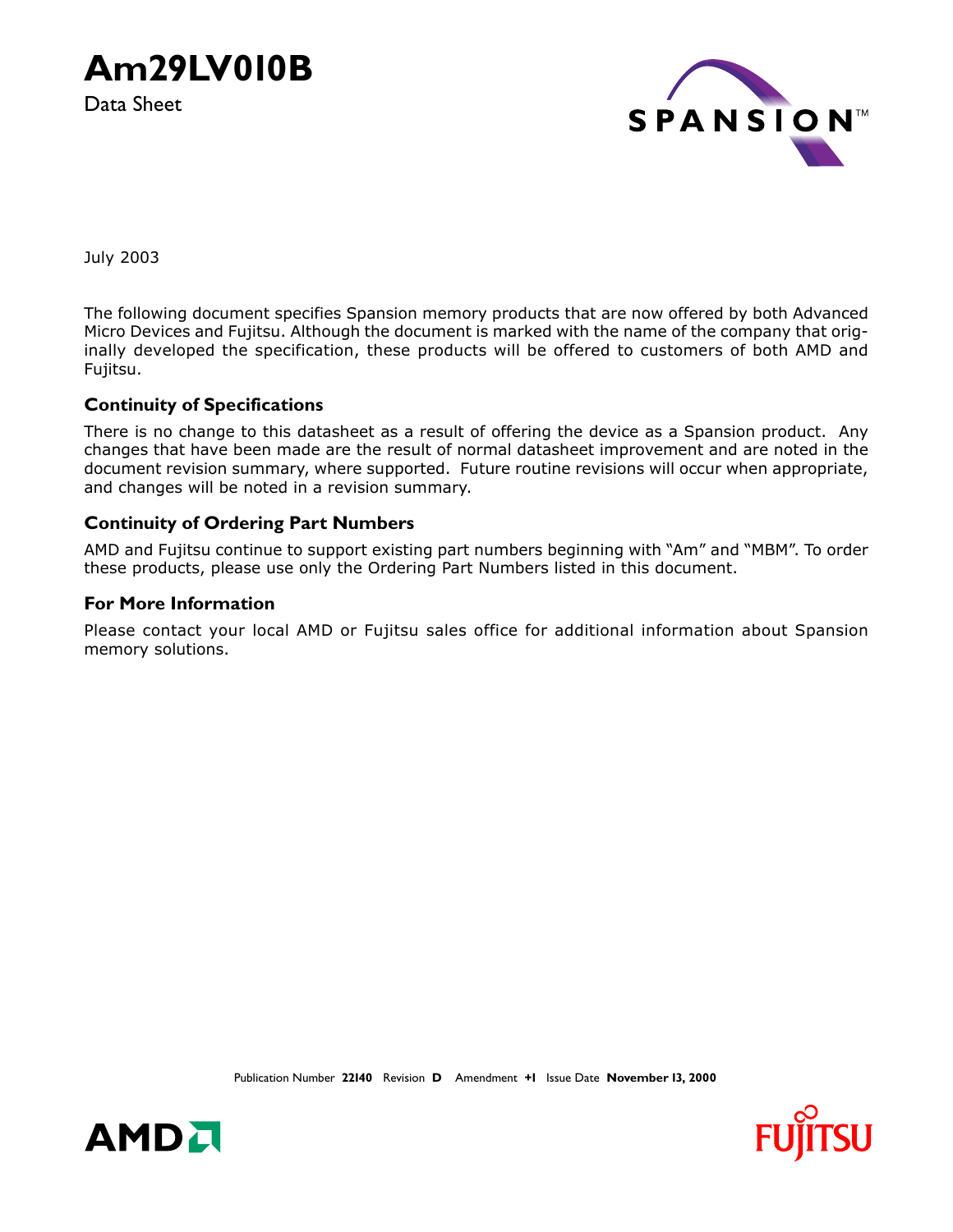# AMDA

# **Am29LV010B**

# **1 Megabit (128 K x 8-Bit) CMOS 3.0 Volt-only Uniform Sector Flash Memory**

# **DISTINCTIVE CHARACTERISTICS**

### ■ Single power supply operation

- Full voltage range: 2.7 to 3.6 volt read and write operations for battery-powered applications
- Regulated voltage range: 3.0 to 3.6 volt read and write operations and for compatibility with high performance 3.3 volt microprocessors

#### ■ Manufactured on 0.32 µm process technology

#### ■ **High performance**

- Full voltage range: access times as fast as 55 ns
- Regulated voltage range: access times as fast as 45 ns
- Ultra low power consumption (typical values at **5 MHz)**
	- 200 nA Automatic Sleep mode current
	- 200 nA standby mode current
	- 7 mA read current
	- 15 mA program/erase current

#### ■ **Flexible sector architecture**

- Eight 16 Kbyte
- Supports full chip erase
- Sector Protection features:

Hardware method of locking a sector to prevent any program or erase operations within that sector

Sectors can be locked in-system or via programming equipment

Temporary Sector Unprotect feature allows code changes in previously locked sectors

- **Unlock Bypass Mode Program Command** 
	- Reduces overall programming time when issuing multiple program command sequences

#### ■ **Embedded Algorithms**

- Embedded Erase algorithm automatically preprograms and erases the entire chip or any combination of designated sectors
- Embedded Program algorithm automatically writes and verifies data at specified addresses
- **Minimum 1,000,000 write cycle guarantee per sector**
- **20 Year data retention at 125**°**C**
	- Reliable operation for the life of the system
- **Package option** 
	- 32-pin TSOP
	- 32-pin PLCC
- **Compatibility with JEDEC standards** 
	- Pinout and software compatible with singlepower supply Flash
	- Superior inadvertent write protection
- **Data# Polling and toggle bits** 
	- Provides a software method of detecting program or erase operation completion
- **Erase Suspend/Erase Resume** 
	- Supports reading data from or programming data to a sector that is not being erased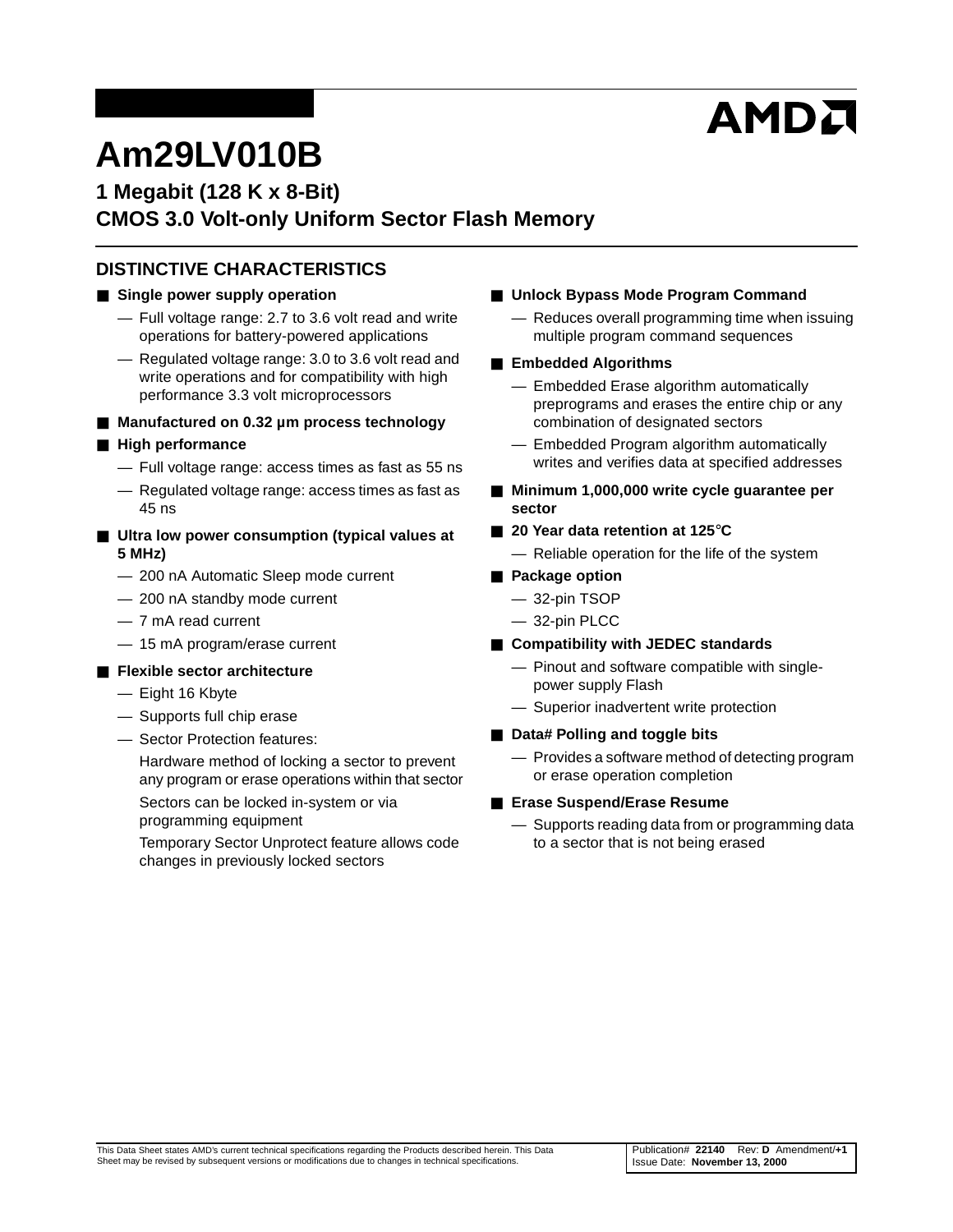# **GENERAL DESCRIPTION**

The Am29LV010B is a 1 Mbit, 3.0 Volt-only Flash memory device organized as 131,072 bytes. The Am29LV010B has a uniform sector architecture.

The device is offered in 32-pin PLCC and 32-pin TSOP packages. The byte-wide (x8) data appears on DQ7-DQ0. All read, erase, and program operations are accomplished using only a single power supply. The device can also be programmed in standard EPROM programmers.

The standard Am29LV010B offers access times of 45, 55, 70, and 90 ns (100 ns part is also available), allowing high speed microprocessors to operate without wait states. To eliminate bus contention, the device has separate chip enable (CE#), write enable (WE#) and output enable (OE#) controls.

The device requires only a single power supply (2.7V-3.6V) for both read and write functions. Internally generated and regulated voltages are provided for the program and erase operations.

The device is entirely command set compatible with the **JEDEC single-power-supply Flash standard**. Commands are written to the command register using standard microprocessor write timings. Register contents serve as input to an internal state-machine that controls the erase and programming circuitry. Write cycles also internally latch addresses and data needed for the programming and erase operations. Reading data out of the device is similar to reading from other Flash or EPROM devices.

Device programming occurs by executing the program command sequence. This initiates the **Embedded Program** algorithm—an internal algorithm that automatically times the program pulse widths and verifies proper cell margin. The **Unlock Bypass** mode facilitates faster programming times by requiring only two write cycles to program data instead of four.

Device erasure occurs by executing the erase command sequence. This initiates the **Embedded** **Erase** algorithm—an internal algorithm that automatically preprograms the array (if it is not already programmed) before executing the erase operation. During erase, the device automatically times the erase pulse widths and verifies proper cell margin.

The host system can detect whether a program or erase operation is complete by reading the DQ7 (Data# Polling) and DQ6 (toggle) **status bits**. After a program or erase cycle has been completed, the device is ready to read array data or accept another command.

The **sector erase architecture** allows memory sectors to be erased and reprogrammed without affecting the data contents of other sectors. The device is fully erased when shipped from the factory.

**Hardware data protection** measures include a low  $V_{CC}$  detector that automatically inhibits write operations during power transitions. The **hardware sector protection** feature disables both program and erase operations in any combination of the sectors of memory. This can be achieved in-system or via programming equipment.

The **Erase Suspend** feature enables the user to put erase on hold for any period of time to read data from, or program data to, any sector that is not selected for erasure. True background erase can thus be achieved.

The device offers two power-saving features. When addresses have been stable for a specified amount of time, the device enters the **automatic sleep mode**. The system can also place the device into the **standby mode**. Power consumption is greatly reduced in both these modes.

AMD's Flash technology combines years of Flash memory manufacturing experience to produce the highest levels of quality, reliability and cost effectiveness. The device electrically erases all bits within a sector simultaneously via Fowler-Nordheim tunneling. The data is programmed using hot electron injection.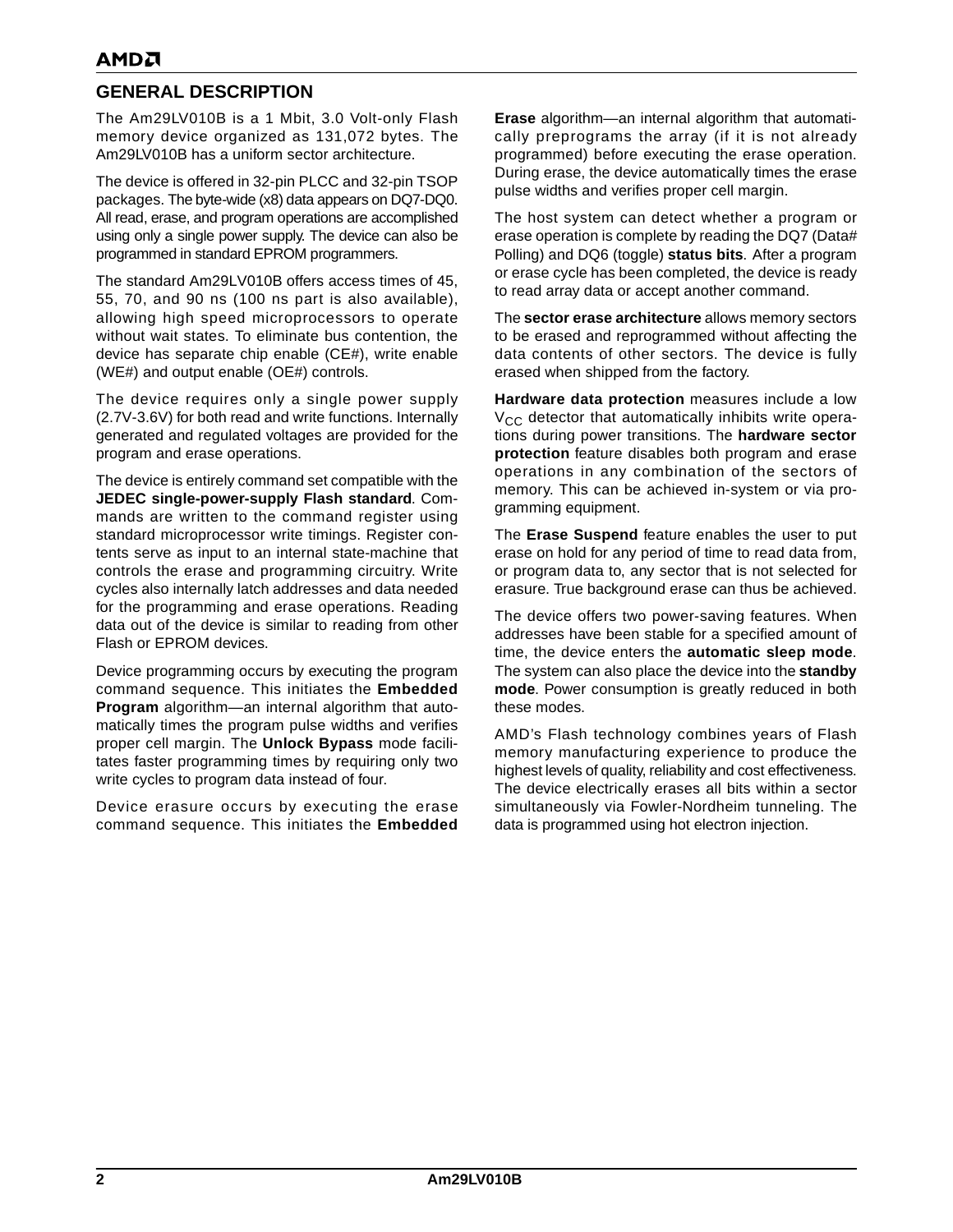# **AMDA**

# **TABLE OF CONTENTS**

| Product Selector Guide 4                           |
|----------------------------------------------------|
| Block Diagram  4                                   |
| Connection Diagrams 5                              |
|                                                    |
|                                                    |
| Ordering Information 7                             |
| Device Bus Operations 8                            |
| Table 1. Am29LV010B Device Bus Operations  8       |
|                                                    |
| Writing Commands/Command Sequences  8              |
|                                                    |
|                                                    |
|                                                    |
|                                                    |
| Table 2. Am29LV010B Uniform Sector Address Table 9 |
|                                                    |
|                                                    |
|                                                    |
|                                                    |
|                                                    |
|                                                    |
|                                                    |
|                                                    |
| Command Definitions                                |
|                                                    |
|                                                    |
|                                                    |
|                                                    |
|                                                    |
|                                                    |
|                                                    |
|                                                    |
| Erase Suspend/Erase Resume Commands  13            |
|                                                    |
| Table 4. Am29LV010B Command Definitions  15        |
| Write Operation Status 16                          |
|                                                    |
|                                                    |
|                                                    |
|                                                    |
|                                                    |
|                                                    |

| Absolute Maximum Ratings  20                                              |  |
|---------------------------------------------------------------------------|--|
| Figure 5. Maximum Negative Overshoot Waveform  20                         |  |
| Figure 6. Maximum Positive Overshoot Waveform  20                         |  |
| Operating Ranges 20                                                       |  |
| DC Characteristics  21                                                    |  |
| Figure 7. I <sub>CC1</sub> Current vs. Time (Showing Active and Automatic |  |
|                                                                           |  |
|                                                                           |  |
| Test Conditions  23                                                       |  |
|                                                                           |  |
|                                                                           |  |
| Key to Switching Waveforms. 23                                            |  |
| Figure 10. Input Waveforms and Measurement Levels  23                     |  |
| AC Characteristics  24                                                    |  |
|                                                                           |  |
|                                                                           |  |
|                                                                           |  |
|                                                                           |  |
| Figure 13. Chip/Sector Erase Operation Timings  27                        |  |
| Figure 14. Data# Polling Timings (During Embedded Algorithms) . 28        |  |
| Figure 15. Toggle Bit Timings (During Embedded Algorithms)  28            |  |
|                                                                           |  |
| Figure 17. Alternate CE# Controlled Write Operation Timings  30           |  |
| Erase and Programming Performance 30                                      |  |
| Latchup Characteristics 31                                                |  |
| TSOP Pin Package Capacitance  31                                          |  |
| PLCC Pin Capacitance 31                                                   |  |
|                                                                           |  |
| Physical Dimensions  32                                                   |  |
| PL 032-32-Pin Plastic Leaded Chip Carrier  32                             |  |
| TS 032-32-Pin Standard Thin Small Outline Package  33                     |  |
| TSR032-32-Pin Reverse Thin Small Outline Package  34                      |  |
| Revision Summary  35                                                      |  |
|                                                                           |  |
|                                                                           |  |
|                                                                           |  |
|                                                                           |  |
|                                                                           |  |
|                                                                           |  |
|                                                                           |  |
|                                                                           |  |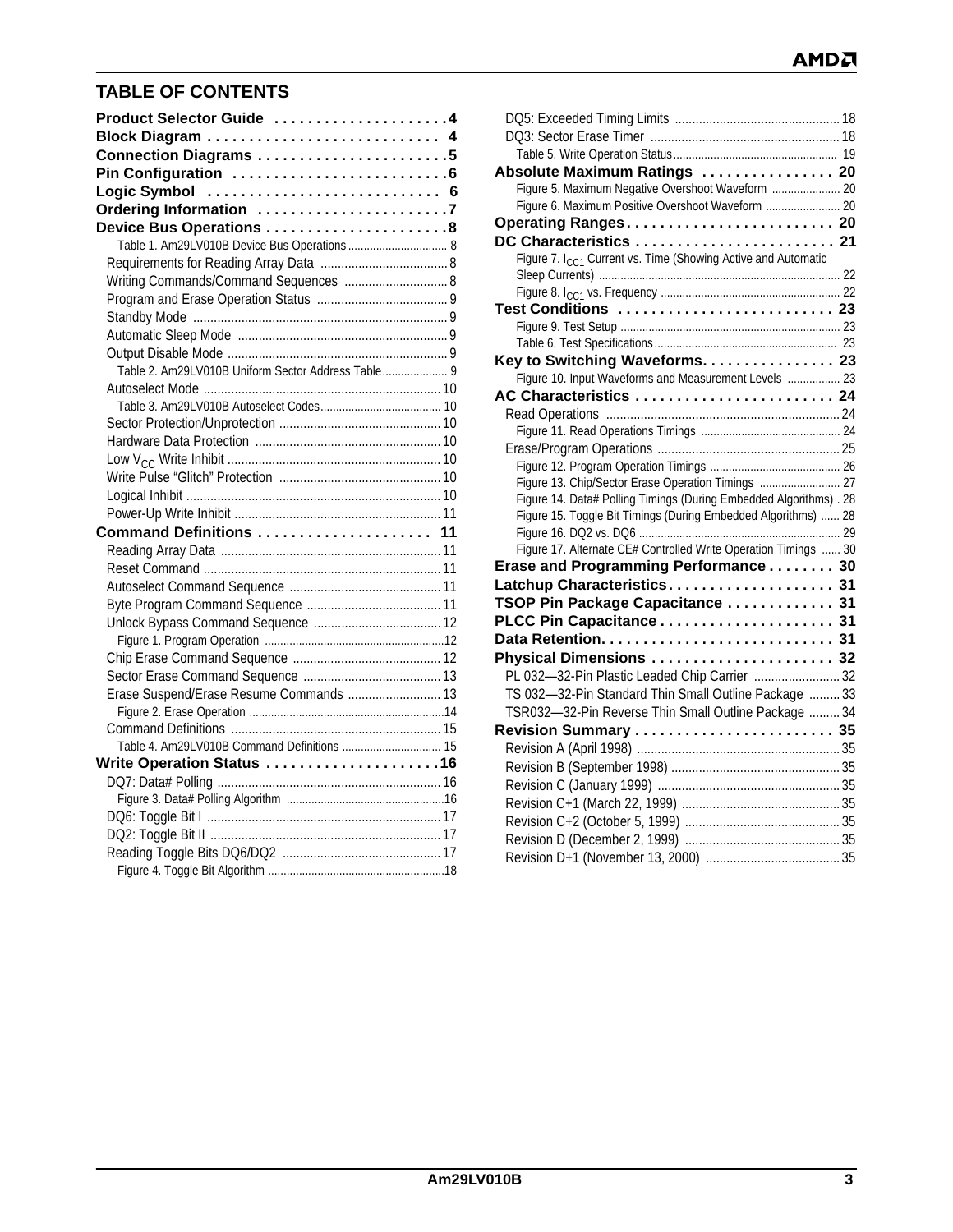# <span id="page-4-0"></span>**PRODUCT SELECTOR GUIDE**

| <b>Family Part Number</b>                             |                                                      |                | Am29LV010B |     |     |
|-------------------------------------------------------|------------------------------------------------------|----------------|------------|-----|-----|
| <b>Speed Options</b>                                  | Regulated Voltage Range: V <sub>CC</sub> = 3.0-3.6 V | -45R           |            |     |     |
|                                                       | Full Voltage Range: $V_{CC} = 2.7 - 3.6$ V           |                | $-55$      | -70 | -90 |
| Max access time, ns $(t_{\text{ACC}})$                |                                                      | 70<br>45<br>55 |            |     | 90  |
| Max CE# access time, ns $(t_{\text{CE}})$             |                                                      | 70<br>45<br>55 |            | 90  |     |
| Max OE# access time, ns $(t_{\text{OF}})$<br>30<br>25 |                                                      |                | 30         | 35  |     |

**Note:**See "AC Characteristics" for full specifications.

# <span id="page-4-1"></span>**BLOCK DIAGRAM**

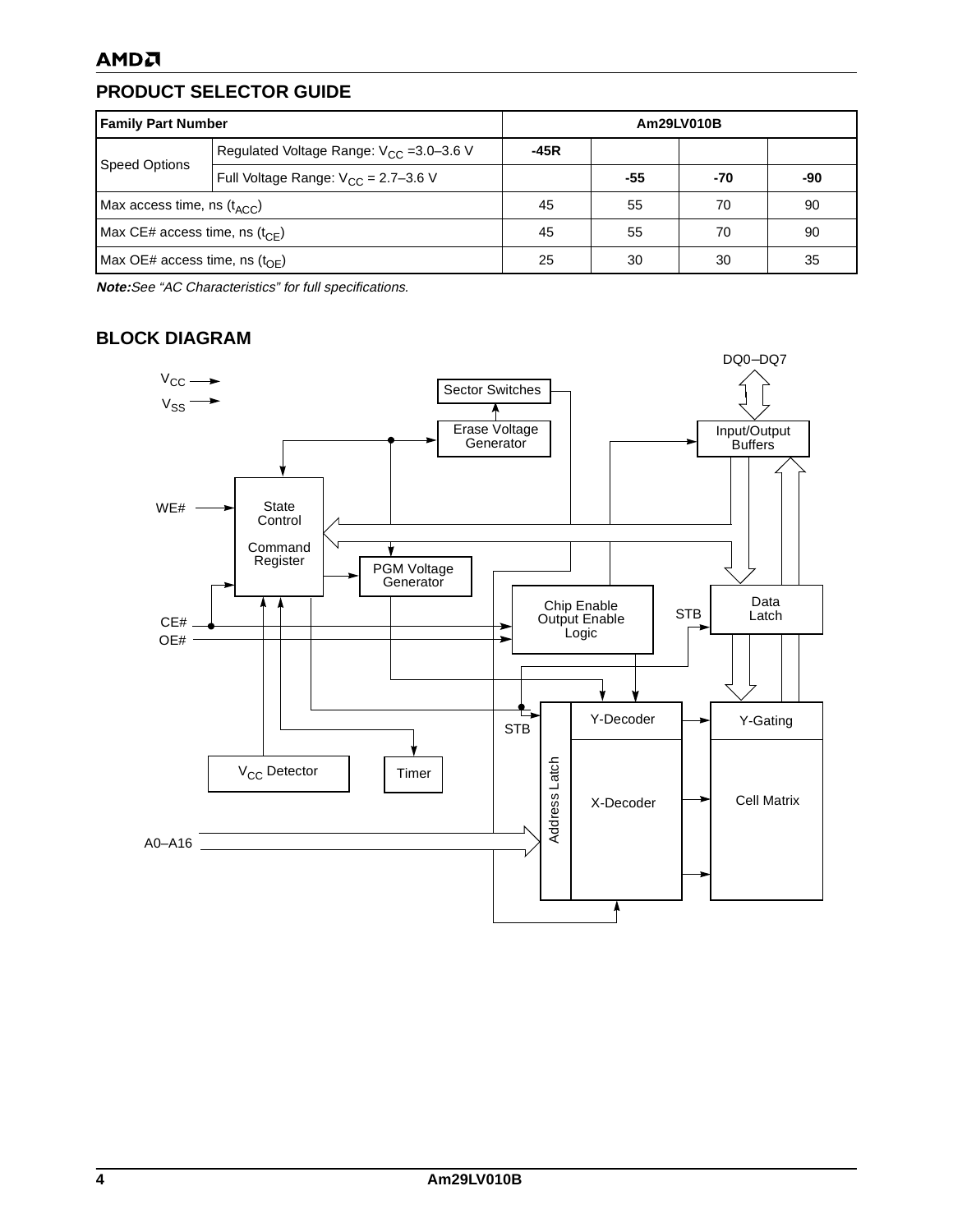### <span id="page-5-0"></span>**CONNECTION DIAGRAMS**

| A11                   |    |                             | 32 | OE#             |
|-----------------------|----|-----------------------------|----|-----------------|
| A9                    | 2  |                             | 31 | A10             |
| A8                    | 3  |                             | 30 | CE#             |
| A13                   | 4  |                             | 29 | DQ7             |
| A14                   | 5  |                             | 28 | DQ <sub>6</sub> |
| <b>NC</b>             | 6  |                             | 27 | DQ <sub>5</sub> |
| WE#                   |    |                             | 26 | DQ4             |
| <b>V<sub>CC</sub></b> | 8  | <b>32-Pin Standard TSOP</b> | 25 | DQ3             |
| <b>NC</b>             | 9  |                             | 24 | $V_{\rm SS}$    |
| A16                   | 10 |                             | 23 | DQ <sub>2</sub> |
| A <sub>15</sub>       | 11 |                             | 22 | DQ1             |
| A12                   | 12 |                             | 21 | DQ <sub>0</sub> |
| A7                    | 13 |                             | 20 | A0              |
| A6                    | 14 |                             | 19 | A1              |
| A5                    | 15 |                             | 18 | A2              |
| A4                    | 16 |                             | 17 | A <sub>3</sub>  |
|                       |    |                             |    |                 |



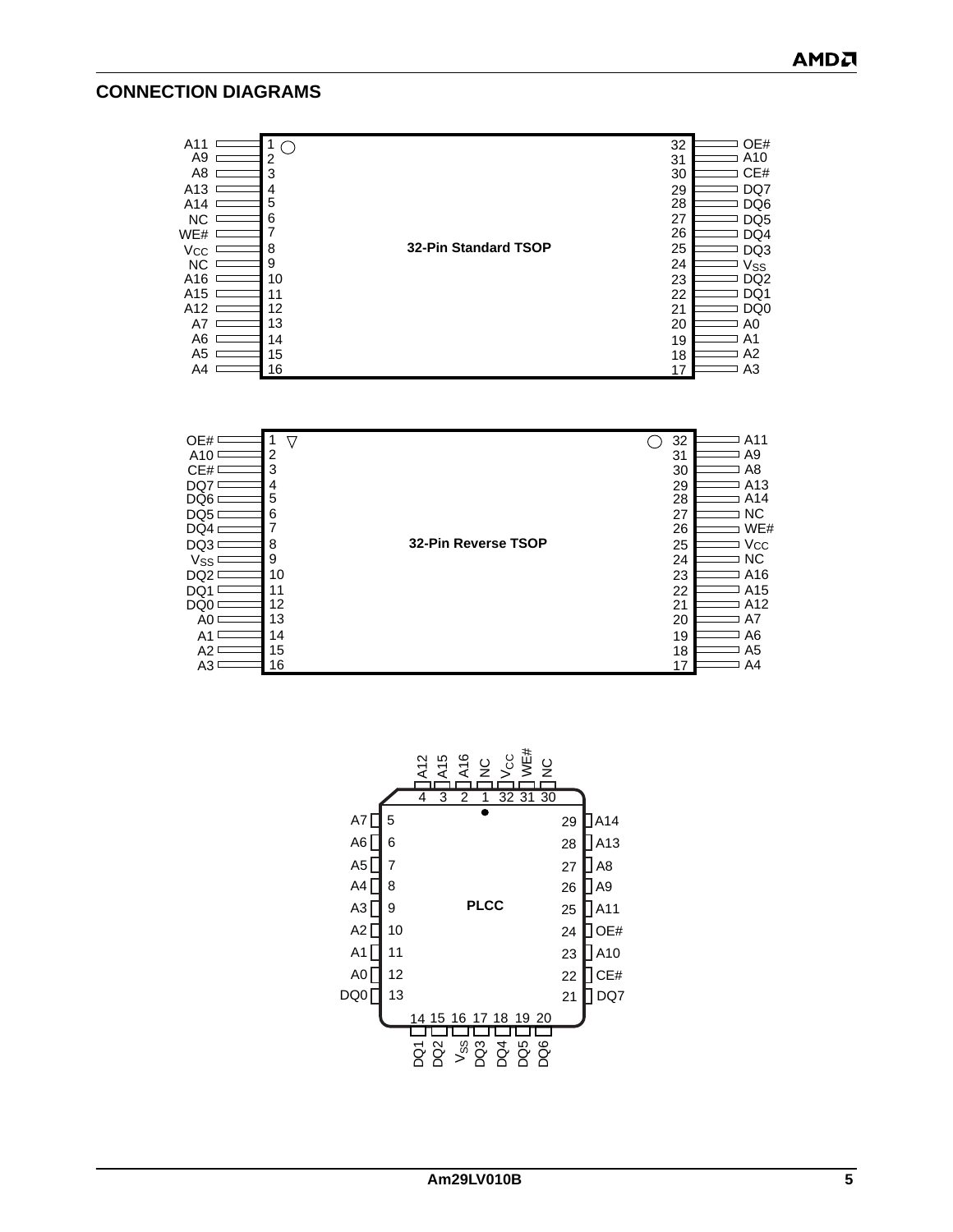# AMDA

### <span id="page-6-0"></span>**PIN CONFIGURATION**

|                 |         | $AO- A16 = 17$ addresses                                                                                                 |
|-----------------|---------|--------------------------------------------------------------------------------------------------------------------------|
|                 |         | $DQ0-DQ7 = 8$ data inputs/outputs                                                                                        |
| CE#             |         | $=$ Chip enable                                                                                                          |
| OE#             |         | $=$ Output enable                                                                                                        |
| WE#             |         | $=$ Write enable                                                                                                         |
| V <sub>CC</sub> |         | $=$ 3.0 volt-only single power supply<br>(see Product Selector Guide for speed<br>options and voltage supply tolerances) |
| $V_{SS}$        | $=$ $-$ | Device ground                                                                                                            |
| <b>NC</b>       |         | = Pin not connected internally                                                                                           |

# <span id="page-6-1"></span>**LOGIC SYMBOL**

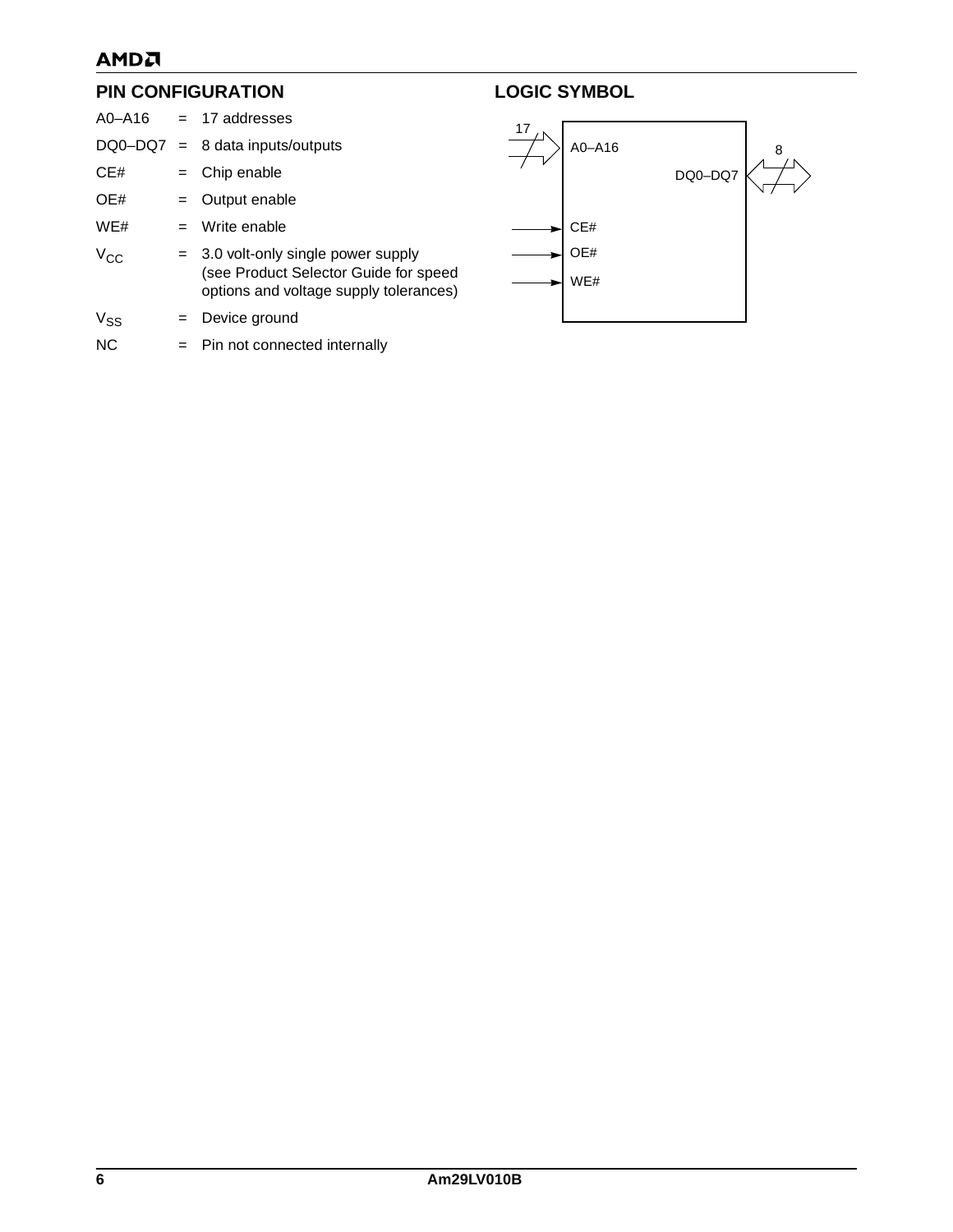# <span id="page-7-0"></span>**ORDERING INFORMATION**

### **Standard Products**

AMD standard products are available in several packages and operating ranges. The order number (Valid Combination) is formed by a combination of the elements below.

| Am29LV010B<br>-45R<br>Е                        |    |                     |                                                                      |
|------------------------------------------------|----|---------------------|----------------------------------------------------------------------|
|                                                |    |                     | <b>TEMPERATURE RANGE</b>                                             |
|                                                | C  | $=$                 | Commercial ( $0^{\circ}$ C to +70 $^{\circ}$ C)                      |
|                                                |    | $=$                 | Industrial ( $-40^{\circ}$ C to +85 $^{\circ}$ C)                    |
|                                                | F. | $=$                 | Extended $(-55^{\circ}C$ to $+125^{\circ}C)$                         |
|                                                |    | <b>PACKAGE TYPE</b> |                                                                      |
|                                                | Е  | $=$                 | 32-Pin Thin Small Outline Package (TSOP)<br>Standard Pinout (TS 032) |
|                                                | F  | $=$                 | 32-Pin Thin Small Outline Package (TSOP)<br>Reverse Pinout (TSR032)  |
|                                                | J  | $=$                 | 32-Pin Rectangular Plastic Leaded Chip<br>Carrier (PL 032)           |
|                                                |    | <b>SPEED OPTION</b> |                                                                      |
|                                                |    |                     | See Product Selector Guide and Valid Combinations                    |
| <b>DEVICE NUMBER/DESCRIPTION</b><br>Am29LV010B |    |                     |                                                                      |
| 1 Megabit (128 K x 8-Bit) CMOS Flash Memory    |    |                     |                                                                      |
| 3.0 Volt-only Read, Program and Erase          |    |                     |                                                                      |

| <b>Valid Combinations</b> |             |  |  |  |  |  |  |  |  |
|---------------------------|-------------|--|--|--|--|--|--|--|--|
| AM29LV010B-45R            | EC, FC, JC  |  |  |  |  |  |  |  |  |
| AM29LV010B-55             | EC, EI, EE, |  |  |  |  |  |  |  |  |
| AM29LV010B-70             | FC, FI, FE, |  |  |  |  |  |  |  |  |
| AM29LV010B-90             | JC, JI, JE  |  |  |  |  |  |  |  |  |

#### **Valid Combinations**

Valid Combinations list configurations planned to be supported in volume for this device. Consult the local AMD sales office to confirm availability of specific valid combinations and to check on newly released combinations.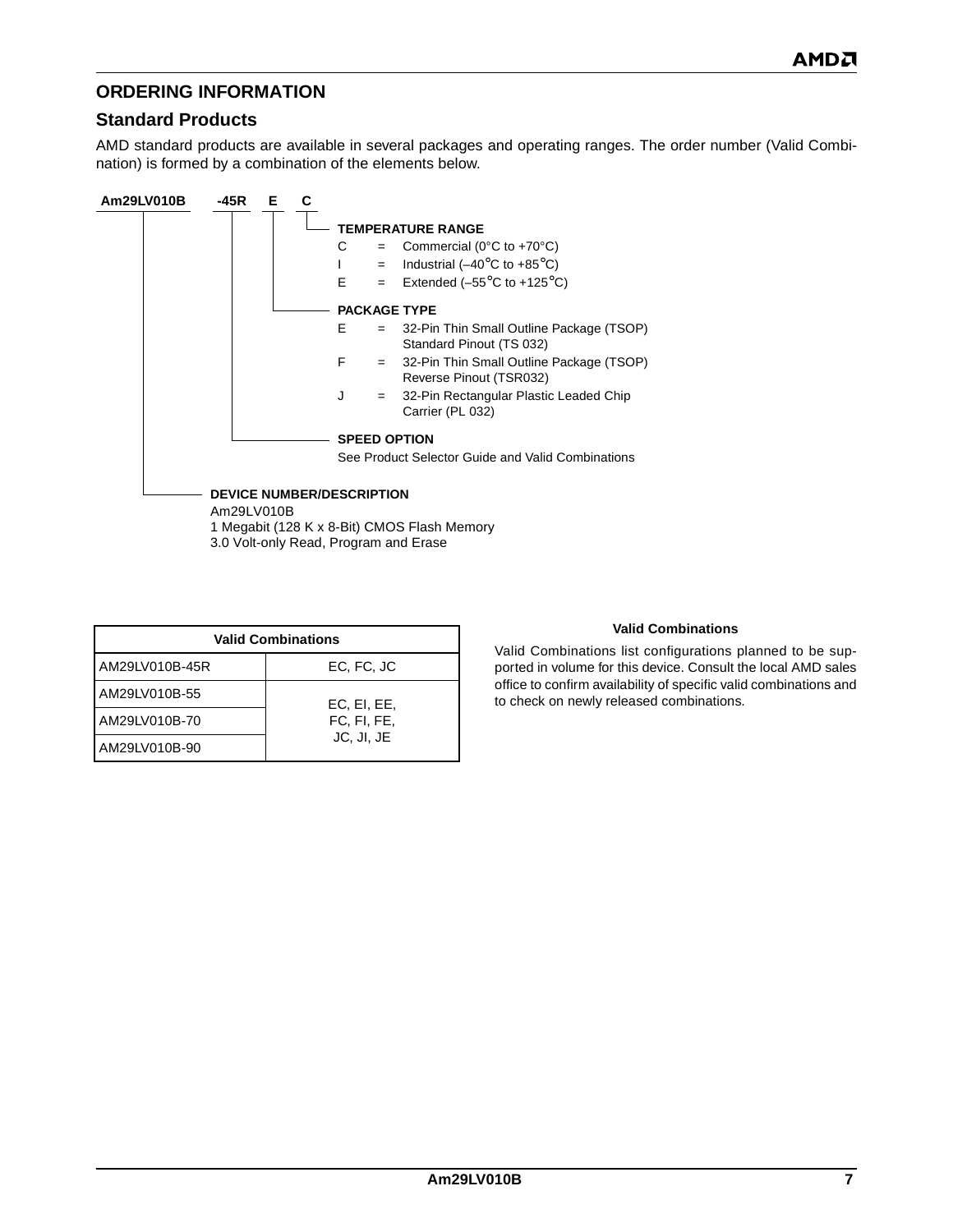# <span id="page-8-0"></span>**DEVICE BUS OPERATIONS**

This section describes the requirements and use of the device bus operations, which are initiated through the internal command register. The command register itself does not occupy any addressable memory location. The register is composed of latches that store the commands, along with the address and data information needed to execute the command. The contents of the register serve as inputs to the internal state machine. The state machine outputs dictate the function of the device. [Table 1](#page-8-1) lists the device bus operations, the inputs and control levels they require, and the resulting output. The following subsections describe each of these operations in further detail.

<span id="page-8-1"></span>

| <b>Operation</b>           | CE#                | OE# | WE# | <b>Addresses (Note 1)</b>                         | <b>DQ0-DQ7</b>       |
|----------------------------|--------------------|-----|-----|---------------------------------------------------|----------------------|
| Read                       |                    |     | Н   | $A_{IN}$                                          | $D_{OUT}$            |
| Write                      |                    | Н   |     | $A_{IN}$                                          | $D_{IN}$             |
| Standby                    | $V_{CC} \pm 0.3$ V | X   | X   | X                                                 | High-Z               |
| <b>Output Disable</b>      |                    | H   | н   | X                                                 | High-Z               |
| Reset                      | X                  | X   | Χ   | Χ                                                 | High-Z               |
| Sector Protect (Note 2)    |                    | Н   |     | Sector Address, $A6 = L$ , $A1 = H$ ,<br>$AO = L$ | $D_{IN}$ , $D_{OUT}$ |
| Sector Unprotect (Note 2)  |                    | Н   | L   | Sector Address, $A6 = H$ , $A1 =$<br>H, $AO = L$  | $D_{IN}$ , $D_{OUT}$ |
| Temporary Sector Unprotect | Χ                  | X   | X   | $A_{IN}$                                          | $D_{IN}$             |

#### **Table 1. Am29LV010B Device Bus Operations**

#### **Legend:**

L = Logic Low =  $V_{IL}$ , H = Logic High =  $V_{IH}$ ,  $V_{ID}$  = 12.0 ± 0.5 V, X = Don't Care,  $A_{IN}$  = Address In, D<sub>IN</sub> = Data In, D<sub>OUT</sub> = Data Out **Notes:**

<span id="page-8-4"></span>1. Addresses are A16–A0.

<span id="page-8-5"></span>2. Sector protection/unprotection can be implemented by using programming equipment. See the "Sector Protection/Unprotection" section.

### <span id="page-8-2"></span>**Requirements for Reading Array Data**

To read array data from the outputs, the system must drive the CE# and OE# pins to  $V_{II}$ . CE# is the power control and selects the device. OE# is the output control and gates array data to the output pins. WE# should remain at  $V_{\text{IH}}$ .

The internal state machine is set for reading array data upon device power-up. This ensures that no spurious alteration of the memory content occurs during the power transition. No command is necessary in this mode to obtain array data. Standard microprocessor read cycles that assert valid addresses on the device address inputs produce valid data on the device data outputs. The device remains enabled for read access until the command register contents are altered.

See ["Reading Array Data"](#page-11-2) for more information. Refer to the AC [Read Operations](#page-24-1) table for timing specifica-tions and to [Figure 11](#page-24-2) for the timing diagram.  $I_{CC1}$  in the DC Characteristics table represents the active current specification for reading array data.

### <span id="page-8-3"></span>**Writing Commands/Command Sequences**

To write a command or command sequence (which includes programming data to the device and erasing sectors of memory), the system must drive WE# and CE# to  $V_{II}$ , and OE# to  $V_{IH}$ .

The device features an **Unlock Bypass** mode to facilitate faster programming. Once the device enters the Unlock Bypass mode, only two write cycles are required to program a byte, instead of four. The ["Byte](#page-11-5) [Program Command Sequence"](#page-11-5) section has details on programming data to the device using both standard and Unlock Bypass command sequences.

An erase operation can erase one sector, multiple sectors, or the entire device. Table [2](#page-9-4) indicates the address space that each sector occupies. A "sector address" consists of the address bits required to uniquely select a sector. The ["Command Definitions"](#page-11-1) section has details on erasing a sector or the entire chip, or suspending/resuming the erase operation.

After the system writes the autoselect command sequence, the device enters the autoselect mode. The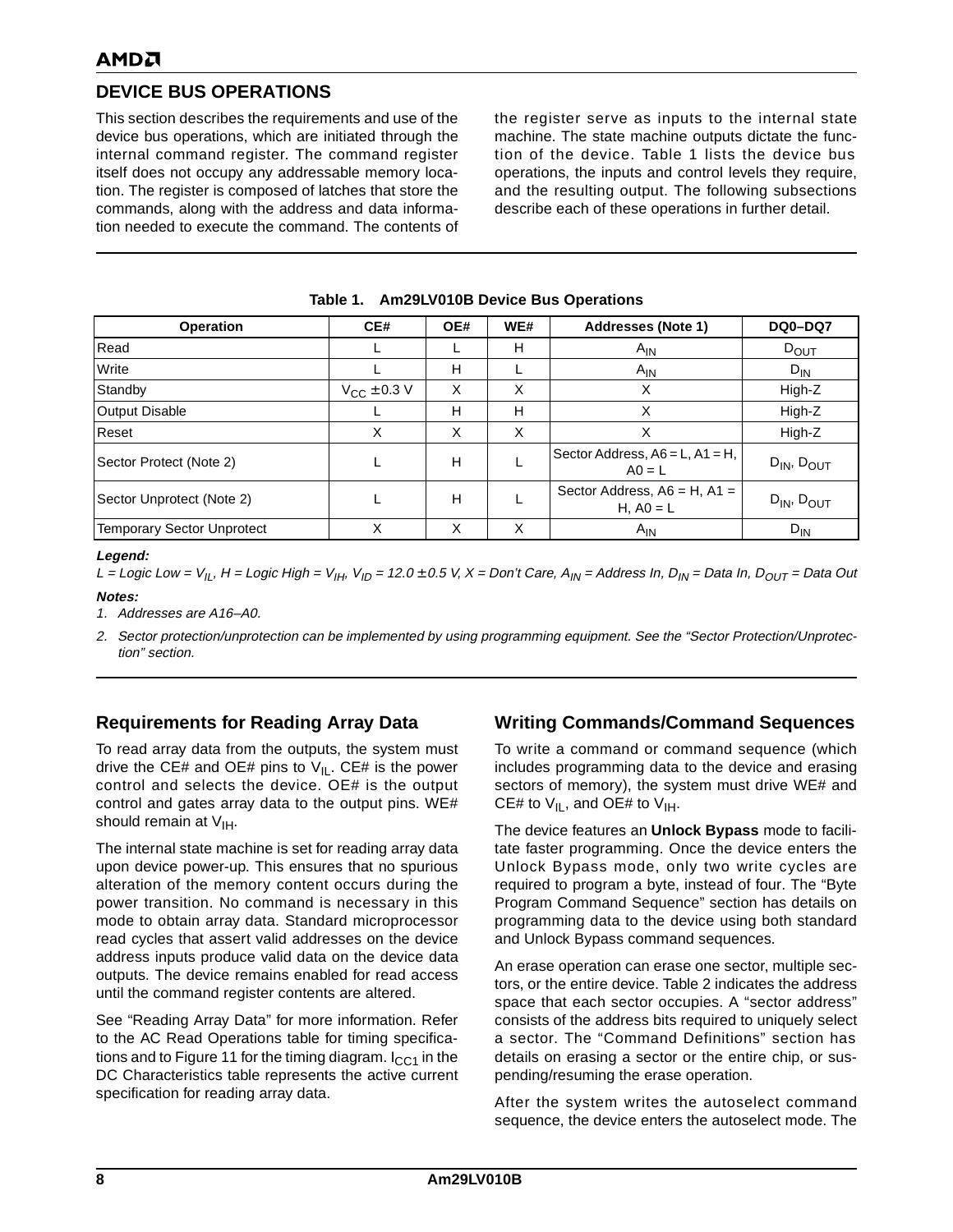system can then read autoselect codes from the internal register (which is separate from the memory array) on DQ7–DQ0. Standard read cycle timings apply in this mode. Refer to the Autoselect Mode and [Autose](#page-11-4)[lect Command Sequence](#page-11-4) sections for more information.

 $I_{CC2}$  in the DC Characteristics table represents the active current specification for the write mode. The ["AC](#page-24-0) [Characteristics"](#page-24-0) section contains timing specification tables and timing diagrams for write operations.

# <span id="page-9-0"></span>**Program and Erase Operation Status**

During an erase or program operation, the system may check the status of the operation by reading the status bits on DQ7–DQ0. Standard read cycle timings and  $I_{CC}$ read specifications apply. Refer to ["Write Operation](#page-16-0) [Status"](#page-16-0) for more information, and to ["AC Characteris](#page-24-0)[tics"](#page-24-0) for timing diagrams.

# <span id="page-9-1"></span>**Standby Mode**

When the system is not reading or writing to the device, it can place the device in the standby mode. In this mode, current consumption is greatly reduced, and the outputs are placed in the high impedance state, independent of the OE# input.

The device enters the CMOS standby mode when the CE# pin is held at  $V_{CC}$  ± 0.3 V. (Note that this is a more restricted voltage range than  $V_{I}H$ .) If CE# is held at  $V_{I}H$ ,

but not within  $V_{CC}$  ± 0.3 V, the device will be in the standby mode, but the standby current will be greater. The device requires standard access time  $(t_{CF})$  for read access when the device is in either of these standby modes, before it is ready to read data.

If the device is deselected during erasure or programming, the device draws active current until the operation is completed.

I<sub>CC3</sub> in the [DC Characteristics](#page-21-0) table represents the standby current specification.

# <span id="page-9-2"></span>**Automatic Sleep Mode**

The automatic sleep mode minimizes Flash device energy consumption. The device automatically enables this mode when addresses remain stable for  $t_{\text{ACC}}$  + 30 ns. The automatic sleep mode is independent of the CE#, WE#, and OE# control signals. Standard address access timings provide new data when addresses are changed. While in sleep mode, output data is latched and always available to the system.  $I_{CC4}$  in the [DC](#page-21-0) [Characteristics](#page-21-0) table represents the automatic sleep mode current specification.

# <span id="page-9-3"></span>**Output Disable Mode**

When the OE# input is at  $V_{IH}$ , output from the device is disabled. The output pins are placed in the high impedance state.

<span id="page-9-4"></span>

| <b>Sector</b>   | A16      | A <sub>15</sub> | A14      | <b>Address Range</b> |  |  |  |  |  |  |  |  |
|-----------------|----------|-----------------|----------|----------------------|--|--|--|--|--|--|--|--|
| SA <sub>0</sub> | 0        | 0               | 0        | 00000h-03FFFh        |  |  |  |  |  |  |  |  |
| SA <sub>1</sub> | $\Omega$ | 0               |          | 04000h-07FFFh        |  |  |  |  |  |  |  |  |
| SA <sub>2</sub> | 0        |                 | $\Omega$ | 08000h-0BFFFh        |  |  |  |  |  |  |  |  |
| SA <sub>3</sub> | 0        |                 |          | 0C000h-0FFFFh        |  |  |  |  |  |  |  |  |
| SA4             |          | 0               | $\Omega$ | 10000h-13FFFh        |  |  |  |  |  |  |  |  |
| SA <sub>5</sub> |          | 0               |          | 14000h-17FFFh        |  |  |  |  |  |  |  |  |
| SA <sub>6</sub> |          |                 | $\Omega$ | 18000h-1BFFFh        |  |  |  |  |  |  |  |  |
| SA7             |          |                 |          | 1C000h-1FFFFh        |  |  |  |  |  |  |  |  |

**Table 2. Am29LV010B Uniform Sector Address Table**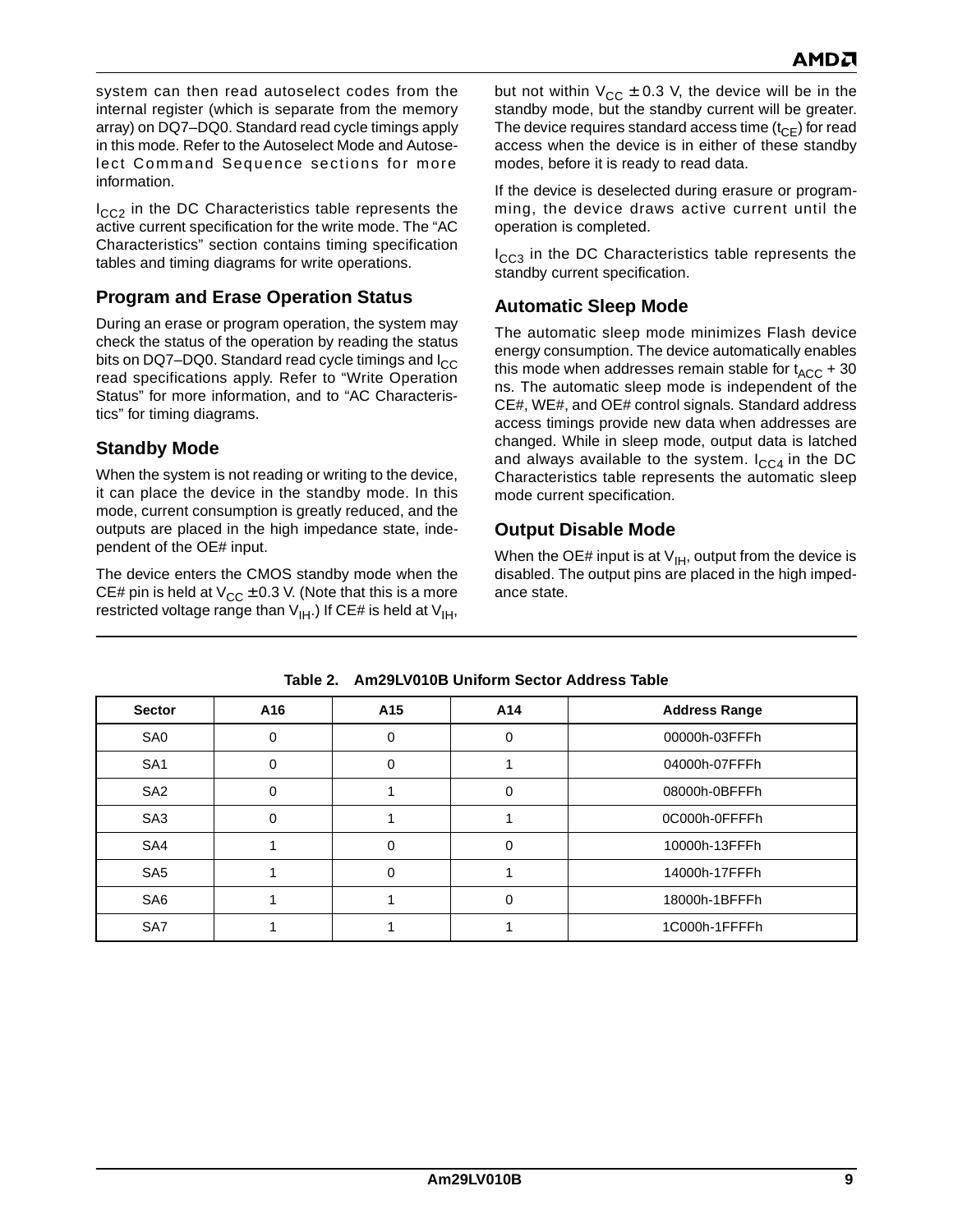### <span id="page-10-0"></span>**Autoselect Mode**

The autoselect mode provides manufacturer and device identification, and sector protection verification, through identifier codes output on DQ7–DQ0. This mode is primarily intended for programming equipment to automatically match a device to be programmed with its corresponding programming algorithm. However, the autoselect codes can also be accessed in-system through the command register.

When using programming equipment, the autoselect mode requires  $V_{ID}$  (11.5 V to 12.5 V) on address pin A9. Address pins A6, A1, and A0 must be as shown in [Table 3](#page-10-1). In addition, when verifying sector protection, the sector address must appear on the appropriate highest order address bits (see Table [2](#page-9-4)). When all necessary bits have been set as required, the programming equipment may then read the corresponding identifier code on DQ7-DQ0.

To access the autoselect codes in-system, the host system can issue the autoselect command via the command register, as shown in [Table 4](#page-15-1). This method does not require  $V_{ID}$ . See ["Command Definitions"](#page-11-1) for details on using the autoselect mode.

<span id="page-10-1"></span>

| <b>Description</b>                    | CE# | OE# | WE# | A16<br>to<br>A14 | A13<br>to<br>A <sub>10</sub> | A <sub>9</sub>  | A8<br>to<br>A7 | A <sub>6</sub> | A <sub>5</sub><br>to<br>A <sub>2</sub> | A <sub>1</sub> | A0 | DQ7<br>to<br>DQ <sub>0</sub> |
|---------------------------------------|-----|-----|-----|------------------|------------------------------|-----------------|----------------|----------------|----------------------------------------|----------------|----|------------------------------|
| Manufacturer ID: AMD                  | ш   |     | Н   | X                | X                            | $V_{ID}$        | Χ              |                | X                                      | L              | L  | 01h                          |
| Device ID: Am29LV010B                 | ш   |     | Н   | X                | X                            | $V_{ID}$        | Χ              |                | X                                      | L              | н  | 6Eh                          |
|                                       | L   |     | H   | <b>SA</b>        | X                            | V <sub>ID</sub> | X              | L              | X                                      | Н              | L  | 01h<br>(protected)           |
| <b>Sector Protection Verification</b> |     |     |     |                  |                              |                 |                |                |                                        |                |    | 00h<br>(unprotected)         |

**Table 3. Am29LV010B Autoselect Codes**

L = Logic Low =  $V_{\parallel L}$ , H = Logic High =  $V_{\parallel H}$ , SA = Sector Address, X = Don't care.

### <span id="page-10-2"></span>**Sector Protection/Unprotection**

The hardware sector protection feature disables both program and erase operations in any sector. The hardware sector unprotection feature re-enables both program and erase operations in previously protected sectors.

The method intended only for programming equipment requires  $V_{1D}$  on address pin A9, and OE#. This method is compatible with programmer routines written for earlier 3.0 volt-only AMD flash devices. Publication number 22134 contains further details; contact an AMD representative to request a copy.

The device is shipped with all sectors unprotected. AMD offers the option of programming and protecting sectors at its factory prior to shipping the device through AMD's ExpressFlash™ Service. Contact an AMD representative for details.

It is possible to determine whether a sector is protected or unprotected. See "Autoselect Mode" for details.

### <span id="page-10-3"></span>**Hardware Data Protection**

The command sequence requirement of unlock cycles for programming or erasing provides data protection against inadvertent writes (refer to [Table 4](#page-15-1) for

command definitions). In addition, the following hardware data protection measures prevent accidental erasure or programming, which might otherwise be caused by spurious system level signals during  $V_{CC}$ power-up and power-down transitions, or from system noise.

### <span id="page-10-4"></span>Low V<sub>CC</sub> Write Inhibit

When  $V_{CC}$  is less than  $V_{LKO}$ , the device does not accept any write cycles. This protects data during  $V_{CC}$ power-up and power-down. The command register and all internal program/erase circuits are disabled, and the device resets. Subsequent writes are ignored until  $V_{CC}$ is greater than  $V_{LKO}$ . The system must provide the proper signals to the control pins to prevent unintentional writes when  $V_{CC}$  is greater than  $V_{LKO}$ .

### <span id="page-10-5"></span>**Write Pulse "Glitch" Protection**

Noise pulses of less than 5 ns (typical) on OE#, CE# or WE# do not initiate a write cycle.

### <span id="page-10-6"></span>**Logical Inhibit**

Write cycles are inhibited by holding any one of  $OE# =$  $V_{IL}$ , CE# =  $V_{IH}$  or WE# =  $V_{IH}$ . To initiate a write cycle, CE# and WE# must be a logical zero while OE# is a logical one.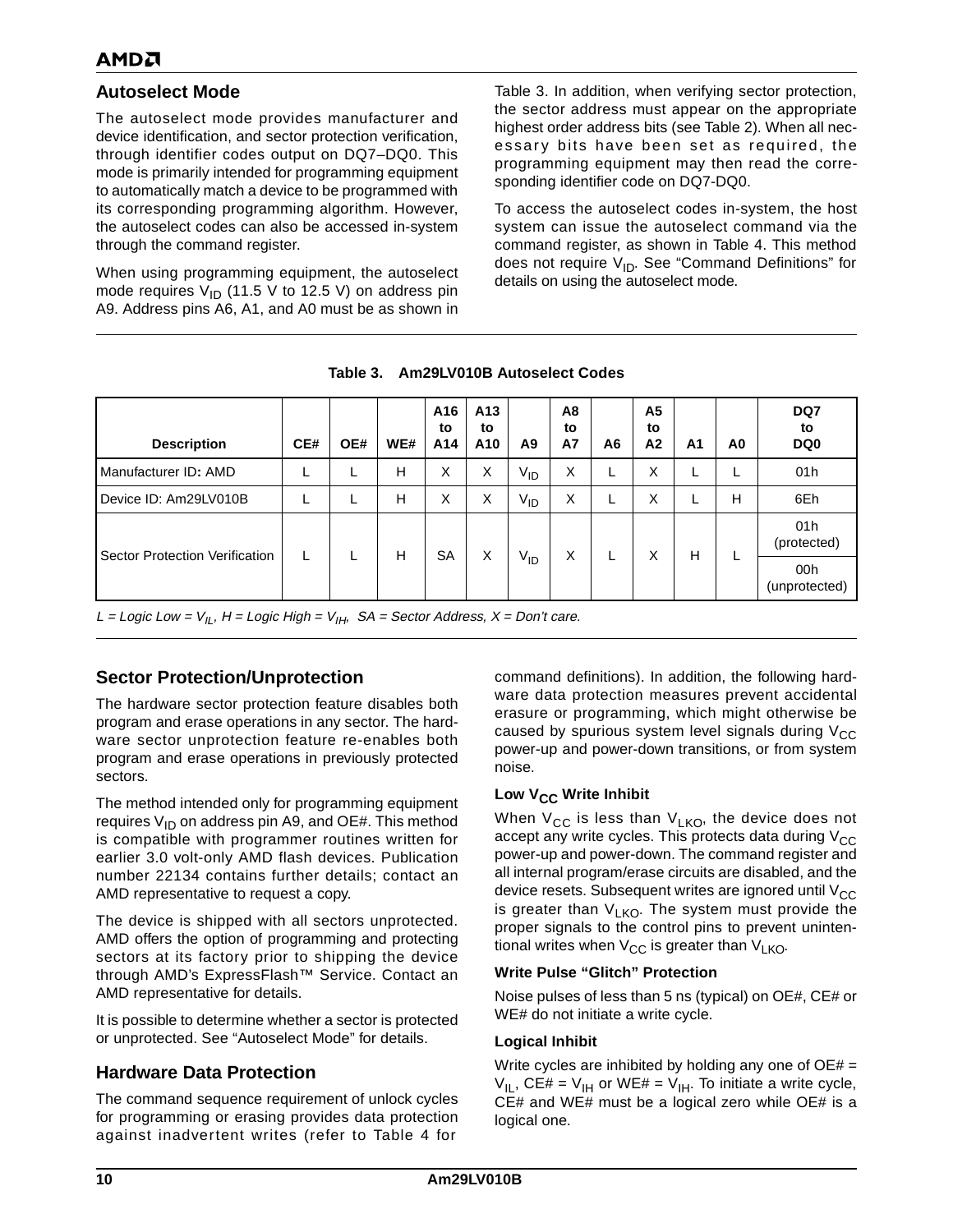#### <span id="page-11-0"></span>**Power-Up Write Inhibit**

If WE# = CE# =  $V_{II}$  and OE# =  $V_{IH}$  during power up, the device does not accept commands on the rising edge

### <span id="page-11-1"></span>**COMMAND DEFINITIONS**

Writing specific address and data commands or sequences into the command register initiates device operations. [Table 4](#page-15-1) defines the valid register command sequences. Writing **incorrect address and data values** or writing them in the **improper sequence** resets the device to reading array data.

All addresses are latched on the falling edge of WE# or CE#, whichever happens later. All data is latched on the rising edge of WE# or CE#, whichever happens first. Refer to the appropriate timing diagrams in the ["AC Characteristics"](#page-24-0) section.

### <span id="page-11-2"></span>**Reading Array Data**

The device is automatically set to reading array data after device power-up. No commands are required to retrieve data. The device is also ready to read array data after completing an Embedded Program or Embedded Erase algorithm.

After the device accepts an Erase Suspend command, the device enters the Erase Suspend mode. The system can read array data using the standard read timings, except that if it reads at an address within erase-suspended sectors, the device outputs status data. After completing a programming operation in the Erase Suspend mode, the system may once again read array data with the same exception. See ["Erase](#page-13-1) [Suspend/Erase Resume Commands"](#page-13-1) for more information on this mode.

The system *must* issue the reset command to reenable the device for reading array data if DQ5 goes high, or while in the autoselect mode. See the ["Reset](#page-11-3) [Command"](#page-11-3) section, next.

See also ["Requirements for Reading Array Data"](#page-8-2) in the ["Device Bus Operations"](#page-8-0) section for more information. The [Read Operations](#page-24-1) table provides the read parameters, and [Figure 11](#page-24-2) shows the timing diagram.

### <span id="page-11-3"></span>**Reset Command**

Writing the reset command to the device resets the device to reading array data. Address bits are don't care for this command.

The reset command may be written between the sequence cycles in an erase command sequence before erasing begins. This resets the device to reading array data. Once erasure begins, however, the device ignores reset commands until the operation is complete.

of WE#. The internal state machine is automatically reset to reading array data on power-up.

The reset command may be written between the sequence cycles in a program command sequence before programming begins. This resets the device to reading array data (also applies to programming in Erase Suspend mode). Once programming begins, however, the device ignores reset commands until the operation is complete.

The reset command may be written between the sequence cycles in an autoselect command sequence. Once in the autoselect mode, the reset command must be written to return to reading array data (also applies to autoselect during Erase Suspend).

If DQ5 goes high during a program or erase operation, writing the reset command returns the device to reading array data (also applies during Erase Suspend).

### <span id="page-11-4"></span>**Autoselect Command Sequence**

The autoselect command sequence allows the host system to access the manufacturer and devices codes, and determine whether or not a sector is protected. [Table 4](#page-15-1) shows the address and data requirements. This method is an alternative to that shown in [Table 3,](#page-10-1) which is intended for PROM programmers and requires  $V_{1D}$ on address bit A9.

The autoselect command sequence is initiated by writing two unlock cycles, followed by the autoselect command. The device then enters the autoselect mode, and the system may read at any address any number of times, without initiating another command sequence. A read cycle at address XX00h retrieves the manufacturer code. A read cycle at address XX01h returns the device code. A read cycle containing a sector address (SA) and the address 02h returns 01h if that sector is protected, or 00h if it is unprotected. Refer to Table [2](#page-9-4) for the valid sector addresses.

The system must write the reset command to exit the autoselect mode and return to reading array data.

### <span id="page-11-5"></span>**Byte Program Command Sequence**

The device programs one byte of data for each program operation. The command sequence requires four bus cycles, and is initiated by writing two unlock write cycles, followed by the program set-up command. The program address and data are written next, which in turn initiate the Embedded Program algorithm. The system is not required to provide further controls or timings. The device automatically provides internally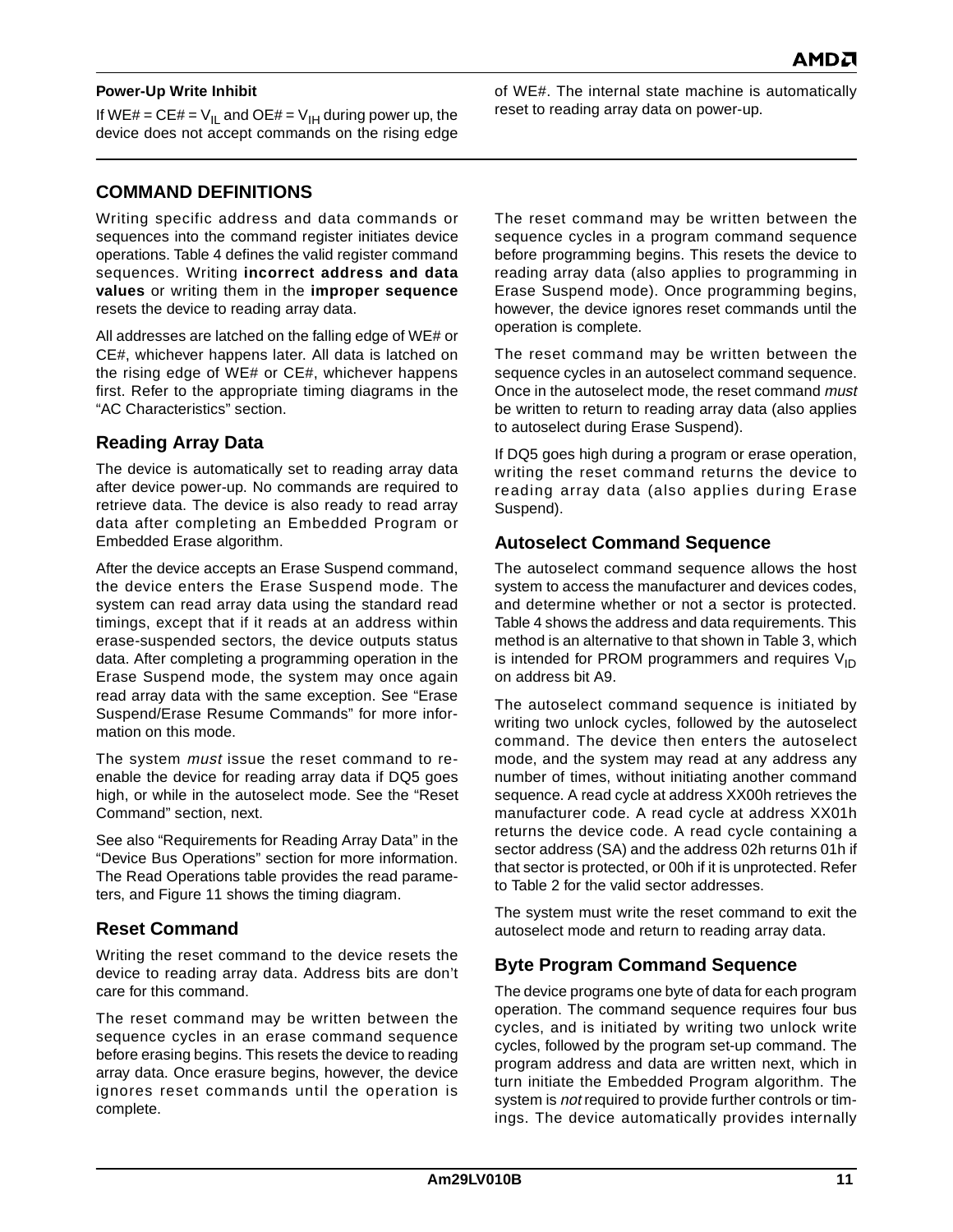generated program pulses and verify the programmed cell margin. [Table 4](#page-15-1) shows the address and data requirements for the byte program command sequence.

When the Embedded Program algorithm is complete, the device then returns to reading array data and addresses are no longer latched. The system can determine the status of the program operation by using DQ7 or DQ6. See ["Write Operation Status"](#page-16-0) for information on these status bits.

Any commands written to the device during the Embedded Program Algorithm are ignored. The Byte Program command sequence should be reinitiated once the device has reset to reading array data, to ensure data integrity.

Programming is allowed in any sequence and across sector boundaries. **A bit cannot be programmed from a "0" back to a "1".** Attempting to do so may halt the operation and set DQ5 to "1," or cause the Data# Polling algorithm to indicate the operation was successful. However, a succeeding read will show that the data is still "0". Only erase operations can convert a "0" to a "1".

#### <span id="page-12-0"></span>**Unlock Bypass Command Sequence**

The unlock bypass feature allows the system to program bytes to the device faster than using the standard program command sequence. The unlock bypass command sequence is initiated by first writing two unlock cycles. This is followed by a third write cycle containing the unlock bypass command, 20h. The device then enters the unlock bypass mode. A twocycle unlock bypass program command sequence is all that is required to program in this mode. The first cycle in this sequence contains the unlock bypass program command, A0h; the second cycle contains the program address and data. Additional data is programmed in the same manner. This mode dispenses with the initial two unlock cycles required in the standard program command sequence, resulting in faster total programming time. [Table 4](#page-15-1) shows the requirements for the command sequence.

During the unlock bypass mode, only the Unlock Bypass Program and Unlock Bypass Reset commands are valid. To exit the unlock bypass mode, the system must issue the two-cycle unlock bypass reset command sequence. The first cycle must contain the data 90h; the second cycle the data 00h. Addresses are don't cares for both cycles. The device then returns to reading array data.

[Figure 1](#page-12-1) illustrates the algorithm for the program operation. See the [Erase/Program Operations](#page-25-0) table in ["AC](#page-24-0) [Characteristics"](#page-24-0) for parameters, and to [Figure 12](#page-26-0) for timing diagrams.



<span id="page-12-1"></span>

**Figure 1. Program Operation**

### <span id="page-12-2"></span>**Chip Erase Command Sequence**

Chip erase is a six bus cycle operation. The chip erase command sequence is initiated by writing two unlock cycles, followed by a set-up command. Two additional unlock write cycles are then followed by the chip erase command, which in turn invokes the Embedded Erase algorithm. The device does not require the system to preprogram prior to erase. The Embedded Erase algorithm automatically preprograms and verifies the entire memory for an all zero data pattern prior to electrical erase. The system is not required to provide any controls or timings during these operations. [Table 4](#page-15-1) shows the address and data requirements for the chip erase command sequence.

Any commands written to the chip during the Embedded Erase algorithm are ignored. The Chip Erase command sequence should be reinitiated once the device has returned to reading array data, to ensure data integrity.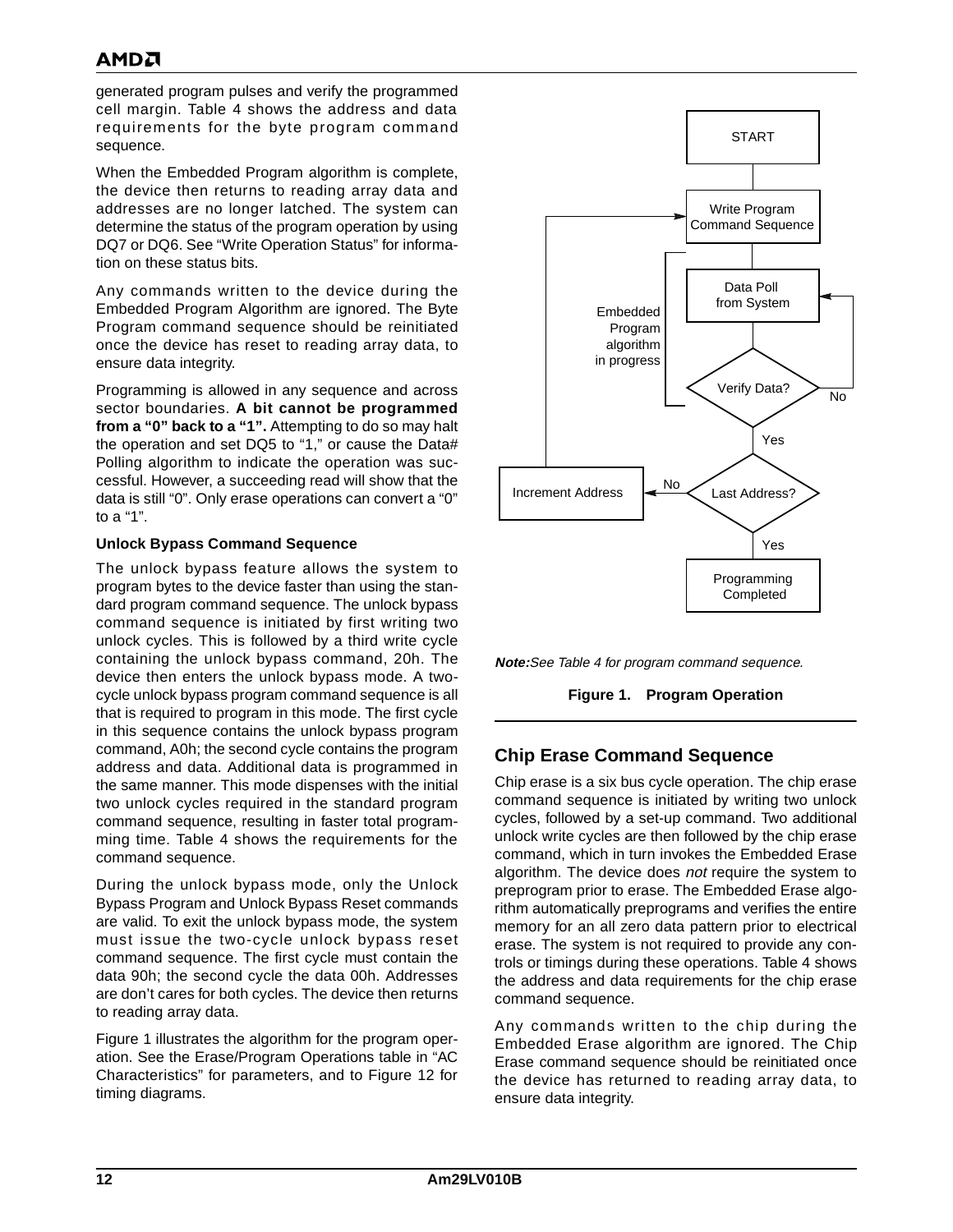The system can determine the status of the erase operation by using DQ7, DQ6, or DQ2. See ["Write](#page-16-0) [Operation Status"](#page-16-0) for information on these status bits. When the Embedded Erase algorithm is complete, the device returns to reading array data and addresses are no longer latched.

[Figure 2](#page-14-0) illustrates the algorithm for the erase operation. See the [Erase/Program Operations](#page-25-0) tables in ["AC](#page-24-0) [Characteristics"](#page-24-0) for parameters, and to [Figure 13](#page-27-0) for timing diagrams.

### <span id="page-13-0"></span>**Sector Erase Command Sequence**

Sector erase is a six bus cycle operation. The sector erase command sequence is initiated by writing two unlock cycles, followed by a set-up command. Two additional unlock write cycles are then followed by the address of the sector to be erased, and the sector erase command. [Table 4](#page-15-1) shows the address and data requirements for the sector erase command sequence.

The device does *not* require the system to preprogram the memory prior to erase. The Embedded Erase algorithm automatically programs and verifies the sector for an all zero data pattern prior to electrical erase. The system is not required to provide any controls or timings during these operations.

After the command sequence is written, a sector erase time-out of 50 µs begins. During the time-out period, additional sector addresses and sector erase commands may be written. Loading the sector erase buffer may be done in any sequence, and the number of sectors may be from one sector to all sectors. The time between these additional cycles must be less than 50 µs, otherwise the last address and command might not be accepted, and erasure may begin. It is recommended that processor interrupts be disabled during this time to ensure all commands are accepted. The interrupts can be re-enabled after the last Sector Erase command is written. If the time between additional sector erase commands can be assumed to be less than 50 µs, the system need not monitor DQ3. **Any command other than Sector Erase or Erase Suspend during the time-out period resets the device to reading array data.** The system must rewrite the command sequence and any additional sector addresses and commands.

The system can monitor DQ3 to determine if the sector erase timer has timed out. (See the ["DQ3: Sector Erase](#page-18-2) [Timer"](#page-18-2) section.) The time-out begins from the rising edge of the final WE# pulse in the command sequence.

Once the sector erase operation has begun, only the Erase Suspend command is valid. All other commands are ignored. The Sector Erase command sequence should be reinitiated once the device has returned to reading array data, to ensure data integrity.

When the Embedded Erase algorithm is complete, the device returns to reading array data and addresses are no longer latched. The system can determine the status of the erase operation by using DQ7, DQ6, or DQ2. (Refer to ["Write Operation Status"](#page-16-0) for information on these status bits.)

[Figure 2](#page-14-0) illustrates the algorithm for the erase operation. Refer to the [Erase/Program Operations](#page-25-0) tables in the ["AC Characteristics"](#page-24-0) section for parameters, and to [Figure 13](#page-27-0) for timing diagrams.

# <span id="page-13-1"></span>**Erase Suspend/Erase Resume Commands**

The Erase Suspend command allows the system to interrupt a sector erase operation and then read data from, or program data to, any sector not selected for erasure. This command is valid only during the sector erase operation, including the 50 µs time-out period during the sector erase command sequence. The Erase Suspend command is ignored if written during the chip erase operation or Embedded Program algorithm. Writing the Erase Suspend command during the Sector Erase time-out immediately terminates the time-out period and suspends the erase operation. Addresses are "don't-cares" when writing the Erase Suspend command.

When the Erase Suspend command is written during a sector erase operation, the device requires a maximum of 20 µs to suspend the erase operation. However, when the Erase Suspend command is written during the sector erase time-out, the device immediately terminates the time-out period and suspends the erase operation.

After the erase operation has been suspended, the system can read array data from or program data to any sector not selected for erasure. (The device "erase suspends" all sectors selected for erasure.) Normal read and write timings and command definitions apply. Reading at any address within erase-suspended sectors produces status data on DQ7–DQ0. The system can use DQ7, or DQ6 and DQ2 together, to determine if a sector is actively erasing or is erase-suspended. See ["Write Operation Status"](#page-16-0) for information on these status bits.

After an erase-suspended program operation is complete, the system can once again read array data within non-suspended sectors. The system can determine the status of the program operation using the DQ7 or DQ6 status bits, just as in the standard program operation. See ["Write Operation Status"](#page-16-0) for more information.

The system may also write the autoselect command sequence when the device is in the Erase Suspend mode. The device allows reading autoselect codes even at addresses within erasing sectors, since the codes are not stored in the memory array. When the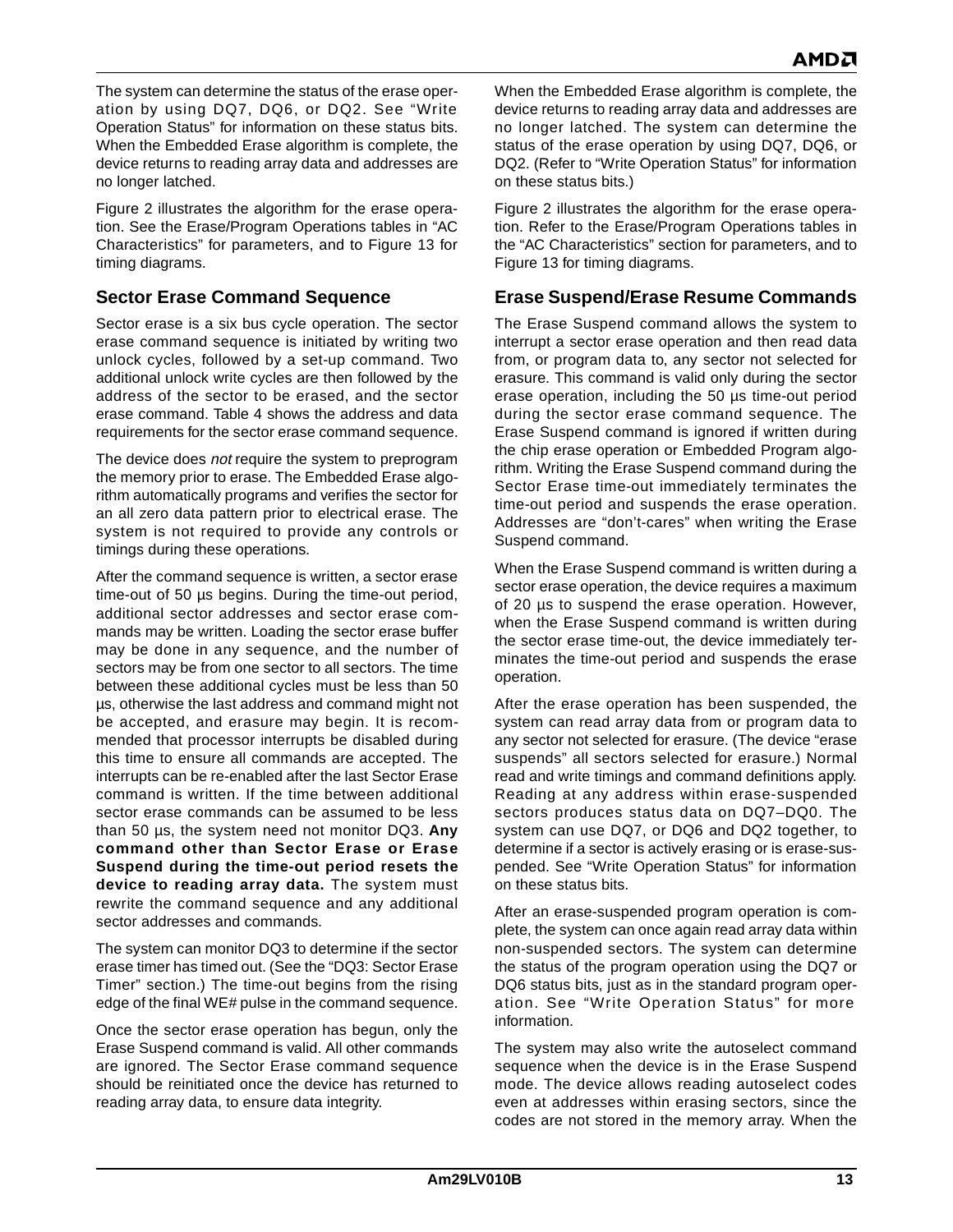# **AMDA**

device exits the autoselect mode, the device reverts to the Erase Suspend mode, and is ready for another valid operation. See ["Autoselect Command Sequence"](#page-11-4) for more information.

The system must write the Erase Resume command (address bits are "don't care") to exit the erase suspend mode and continue the sector erase operation. Further writes of the Resume command are ignored. Another Erase Suspend command can be written after the device has resumed erasing.



#### **Notes:**

- 1. See [Table 4](#page-15-1) for erase command sequence.
- <span id="page-14-0"></span>2. See ["DQ3: Sector Erase Timer"](#page-18-2) for more information.

#### **Figure 2. Erase Operation**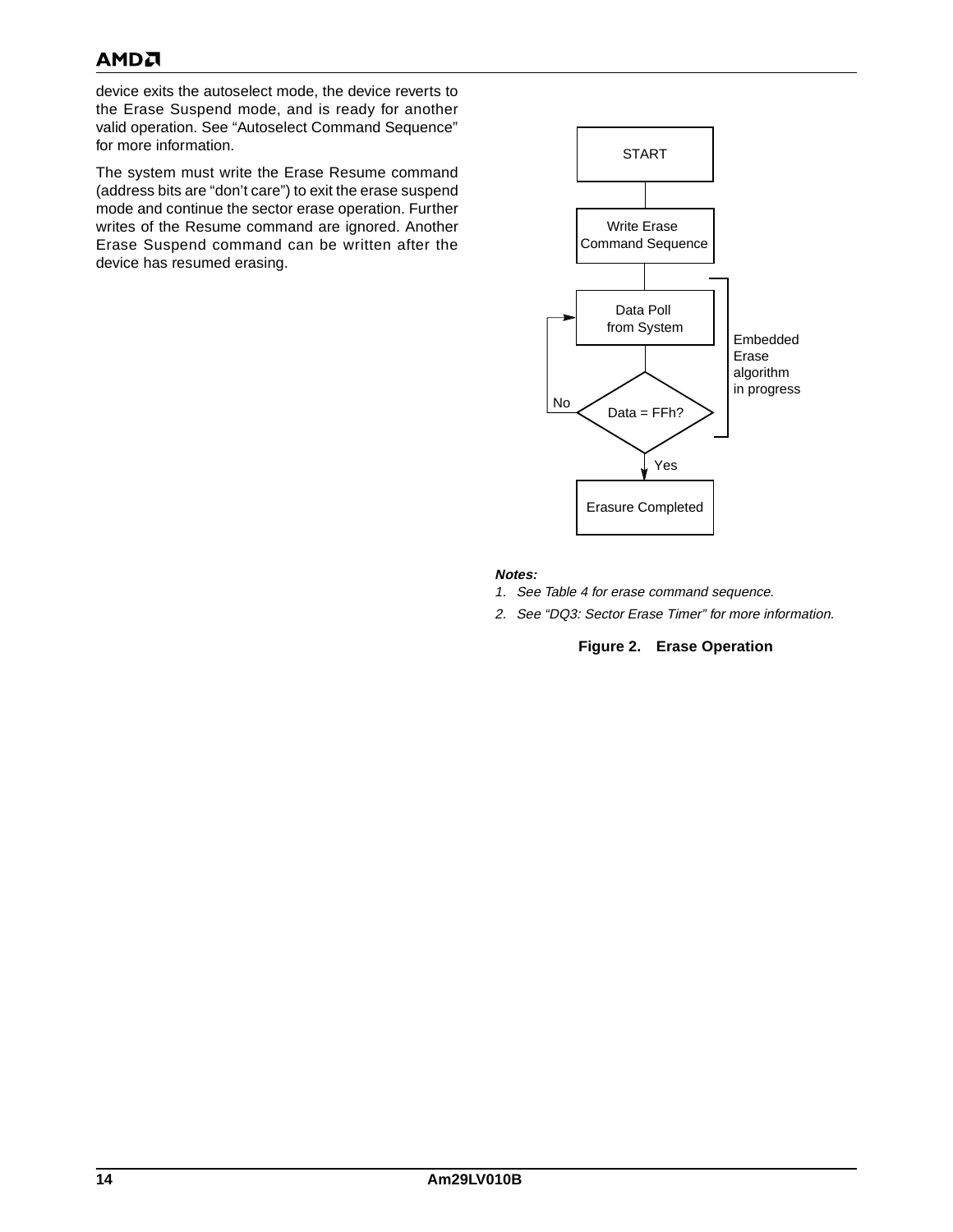# <span id="page-15-0"></span>**Command Definitions**

<span id="page-15-1"></span>

|                                     |                            |                |              |                |            |             |              |                | <b>Bus Cycles (Notes 2-4)</b> |      |              |      |              |             |
|-------------------------------------|----------------------------|----------------|--------------|----------------|------------|-------------|--------------|----------------|-------------------------------|------|--------------|------|--------------|-------------|
| <b>Command Sequence</b><br>(Note 1) |                            | Cycles         | <b>First</b> |                | Second     |             | <b>Third</b> |                | <b>Fourth</b>                 |      | <b>Fifth</b> |      | <b>Sixth</b> |             |
|                                     |                            |                | Addr         | <b>Data</b>    | Addr       | <b>Data</b> | Addr         | <b>Data</b>    | Addr                          | Data | Addr         | Data | Addr         | <b>Data</b> |
|                                     | Read (Note 5)              | 1              | <b>RA</b>    | <b>RD</b>      |            |             |              |                |                               |      |              |      |              |             |
|                                     | Reset (Note 6)             | 1              | <b>XXX</b>   | F <sub>0</sub> |            |             |              |                |                               |      |              |      |              |             |
| $\widehat{\kappa}$                  | Manufacturer ID            | $\overline{4}$ | 555          | AA             | 2AA        | 55          | 555          | 90             | X00                           | 01   |              |      |              |             |
| Autoselect (Note                    | Device ID,<br>Am29LV010B   | 4              | 555          | AA             | 2AA        | 55          | 555          | 90             | X01                           | 6E   |              |      |              |             |
|                                     | <b>Sector Protect</b>      | 4              | 555          | AA             | 2AA        | 55          | 555          | 90             | <b>SA</b>                     | 00   |              |      |              |             |
|                                     | Verify (Note 8)            |                |              |                |            |             |              |                | X02                           | 01   |              |      |              |             |
|                                     | <b>Byte Program</b>        | 4              | 555          | AA             | 2AA        | 55          | 555          | A <sub>0</sub> | <b>PA</b>                     | PD   |              |      |              |             |
|                                     | <b>Unlock Bypass</b>       | 3              | 555          | AA             | 2AA        | 55          | 555          | 20             |                               |      |              |      |              |             |
| (Note 9)                            | Unlock Bypass Program      | $\overline{2}$ | <b>XXX</b>   | A0             | PA         | <b>PD</b>   |              |                |                               |      |              |      |              |             |
| (Note 10)                           | <b>Unlock Bypass Reset</b> | 2              | <b>XXX</b>   | 90             | <b>XXX</b> | $00\,$      |              |                |                               |      |              |      |              |             |
| Chip Erase                          |                            | 6              | 555          | AA             | 2AA        | 55          | 555          | 80             | 555                           | AA   | 2AA          | 55   | 555          | 10          |
| <b>Sector Erase</b>                 |                            | 6              | 555          | AA             | 2AA        | 55          | 555          | 80             | 555                           | AA   | 2AA          | 55   | <b>SA</b>    | 30          |
|                                     | Erase Suspend (Note 11)    | 1              | <b>XXX</b>   | B <sub>0</sub> |            |             |              |                |                               |      |              |      |              |             |
|                                     | Erase Resume (Note 12)     | $\mathbf{1}$   | <b>XXX</b>   | 30             |            |             |              |                |                               |      |              |      |              |             |

#### **Table 4. Am29LV010B Command Definitions**

#### **Legend:**

 $X = Don't care$ 

RA = Address of the memory location to be read.

RD = Data read from location RA during read operation.

PA = Address of the memory location to be programmed. Addresses are latched on the falling edge of the WE# or CE# pulse.

#### **Notes:**

- <span id="page-15-3"></span>1. See [Table 1](#page-8-1) for descriptions of bus operations.
- <span id="page-15-4"></span>2. All values are in hexadecimal.
- 3. Except when reading array or autoselect data, all bus cycles are write operations.
- <span id="page-15-5"></span>4. Address bits A16–A11 are don't care for unlock and command cycles, unless SA or PA required.
- <span id="page-15-6"></span>5. No unlock or command cycles required when device is in read mode.
- <span id="page-15-7"></span>6. The Reset command is required to return to the read mode when the device is in the autoselect mode or if DQ5 goes high.
- <span id="page-15-2"></span>7. The fourth cycle of the autoselect command sequence is a read cycle.

PD = Data to be programmed at location PA. Data is latched on the rising edge of WE# or CE# pulse.

SA = Address of the sector to be erased or verified. Address bits A16–A14 uniquely select any sector.

- <span id="page-15-8"></span>8. The data is 00h for an unprotected sector and 01h for a protected sector. The complete bus address in the fourth cycle is composed of the sector address (A16-A14),  $A1 =$ 1, and  $AO = 0$ .
- <span id="page-15-9"></span>9. The Unlock Bypass command is required prior to the Unlock Bypass Program command.
- <span id="page-15-10"></span>10. The Unlock Bypass Reset command is required to return to reading array data when the device is in the Unlock Bypass mode.
- <span id="page-15-11"></span>11. The system may read and program functions in nonerasing sectors, or enter the autoselect mode, when in the Erase Suspend mode. The Erase Suspend command is valid only during a sector erase operation.
- <span id="page-15-12"></span>12. The Erase Resume command is valid only during the Erase Suspend mode.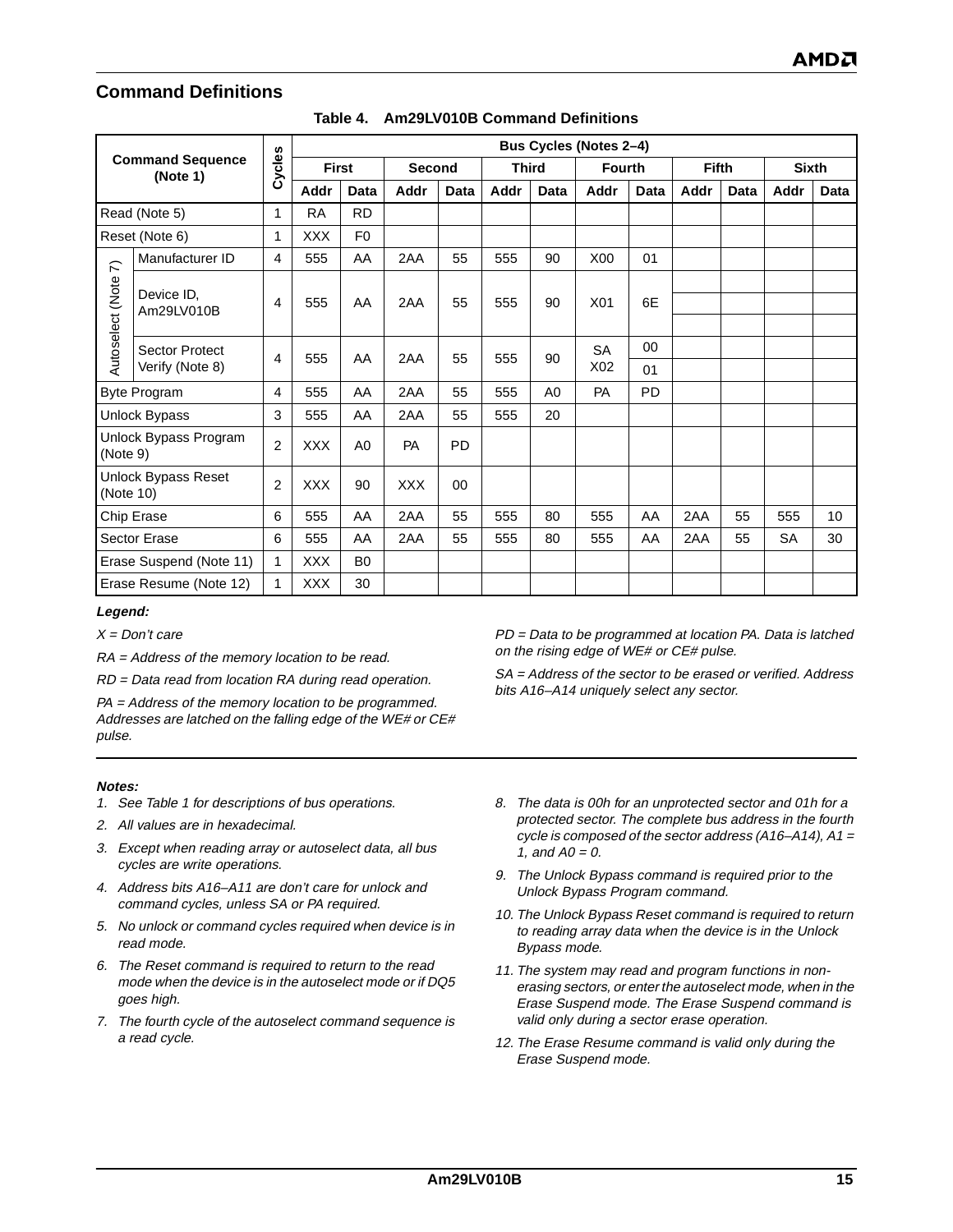# <span id="page-16-0"></span>**WRITE OPERATION STATUS**

The device provides several bits to determine the status of a write operation: DQ2, DQ3, DQ5, DQ6, and DQ7. [Table 5](#page-19-0) and the following subsections describe the functions of these bits. DQ7, and DQ6 each offer a method for determining whether a program or erase operation is complete or in progress. These three bits are discussed first.

# <span id="page-16-1"></span>**DQ7: Data# Polling**

The Data# Polling bit, DQ7, indicates to the host system whether an Embedded Algorithm is in progress or completed, or whether the device is in Erase Suspend. Data# Polling is valid after the rising edge of the final WE# pulse in the program or erase command sequence.

During the Embedded Program algorithm, the device outputs on DQ7 the complement of the datum programmed to DQ7. This DQ7 status also applies to programming during Erase Suspend. When the Embedded Program algorithm is complete, the device outputs the datum programmed to DQ7. The system must provide the program address to read valid status information on DQ7. If a program address falls within a protected sector, Data# Polling on DQ7 is active for approximately 1 µs, then the device returns to reading array data.

During the Embedded Erase algorithm, Data# Polling produces a "0" on DQ7. When the Embedded Erase algorithm is complete, or if the device enters the Erase Suspend mode, Data# Polling produces a "1" on DQ7. This is analogous to the complement/true datum output described for the Embedded Program algorithm: the erase function changes all the bits in a sector to "1"; prior to this, the device outputs the "complement," or "0." The system must provide an address within any of the sectors selected for erasure to read valid status information on DQ7.

After an erase command sequence is written, if all sectors selected for erasing are protected, Data# Polling on DQ7 is active for approximately 100 µs, then the device returns to reading array data. If not all selected sectors are protected, the Embedded Erase algorithm erases the unprotected sectors, and ignores the selected sectors that are protected.

When the system detects DQ7 has changed from the complement to true data, it can read valid data at DQ7– DQ0 on the following read cycles. This is because DQ7 may change asynchronously with DQ0–DQ6 while Output Enable (OE#) is asserted low. [Figure 14](#page-28-0), [Data#](#page-28-0) [Polling Timings \(During Embedded Algorithms\)](#page-28-0), in the ["AC Characteristics"](#page-24-0) section illustrates this.

[Table 5](#page-19-0) shows the outputs for Data# Polling on DQ7. [Figure 3](#page-16-2) shows the Data# Polling algorithm.



#### **Notes:**

- 1. VA = Valid address for programming. During a sector erase operation, a valid address is an address within any sector selected for erasure. During chip erase, a valid address is any non-protected sector address.
- <span id="page-16-2"></span>2. DQ7 should be rechecked even if DQ5 = "1" because DQ7 may change simultaneously with DQ5.

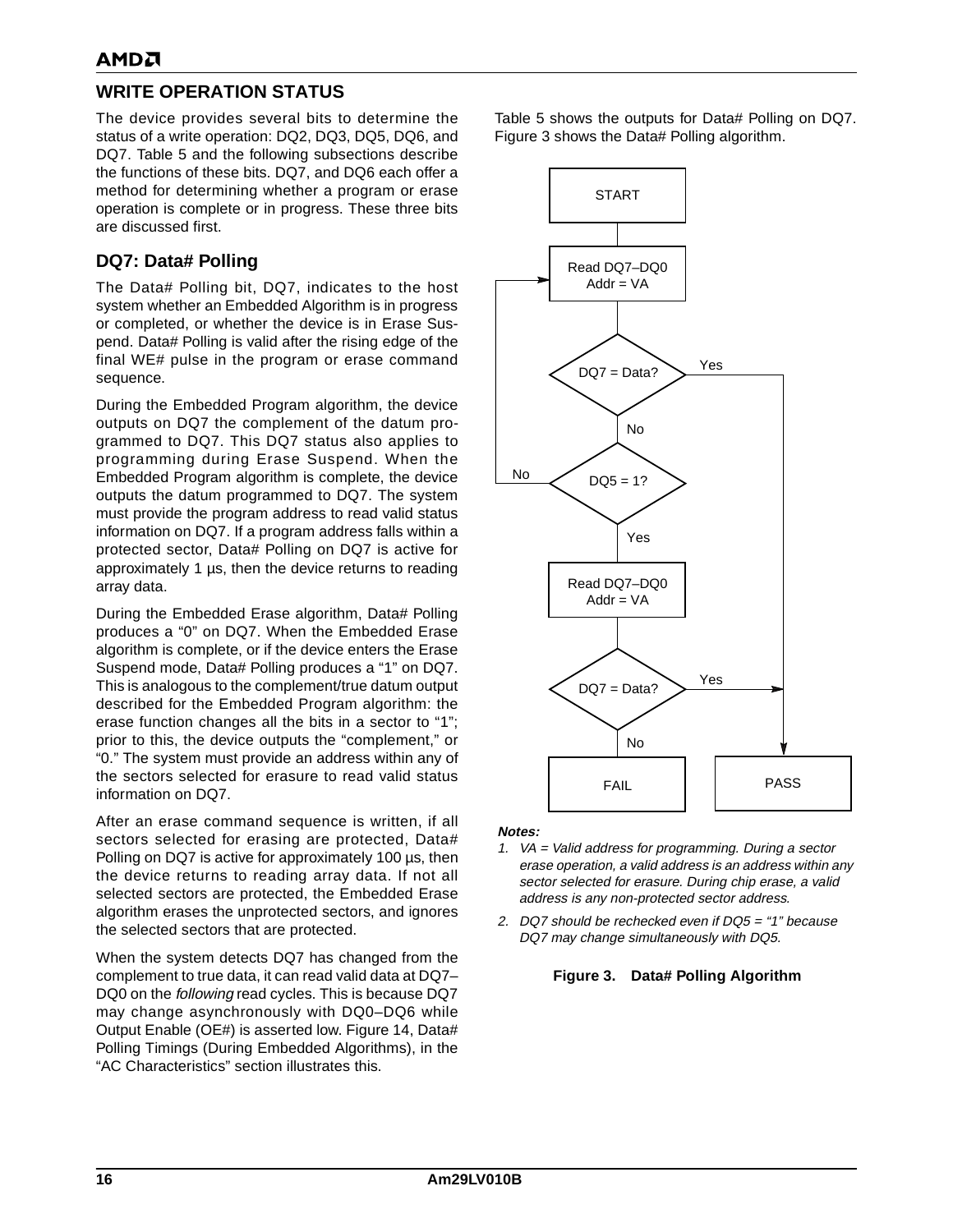# <span id="page-17-0"></span>**DQ6: Toggle Bit I**

Toggle Bit I on DQ6 indicates whether an Embedded Program or Erase algorithm is in progress or complete, or whether the device has entered the Erase Suspend mode. Toggle Bit I may be read at any address, and is valid after the rising edge of the final WE# pulse in the command sequence (prior to the program or erase operation), and during the sector erase time-out.

During an Embedded Program or Erase algorithm operation, successive read cycles to any address cause DQ6 to toggle (The system may use either OE# or CE# to control the read cycles). When the operation is complete, DQ6 stops toggling.

After an erase command sequence is written, if all sectors selected for erasing are protected, DQ6 toggles for approximately 100 µs, then returns to reading array data. If not all selected sectors are protected, the Embedded Erase algorithm erases the unprotected sectors, and ignores the selected sectors that are protected.

The system can use DQ6 and DQ2 together to determine whether a sector is actively erasing or is erasesuspended. When the device is actively erasing (that is, the Embedded Erase algorithm is in progress), DQ6 toggles. When the device enters the Erase Suspend mode, DQ6 stops toggling. However, the system must also use DQ2 to determine which sectors are erasing or erase-suspended. Alternatively, the system can use DQ7 (see the subsection on [DQ7: Data# Polling](#page-16-1)).

If a program address falls within a protected sector, DQ6 toggles for approximately 1 us after the program command sequence is written, then returns to reading array data.

DQ6 also toggles during the erase-suspend-program mode, and stops toggling once the Embedded Program algorithm is complete.

[Table 5](#page-19-0) shows the outputs for Toggle Bit I on DQ6. [Figure 4](#page-18-0) shows the toggle bit algorithm in flowchart form, and the section ["Reading Toggle Bits DQ6/DQ2"](#page-17-2) explains the algorithm. [Figure 15](#page-28-1) in the ["AC Character](#page-24-0)[istics"](#page-24-0) section shows the toggle bit timing diagrams. [Figure 16](#page-29-0) shows the differences between DQ2 and DQ6 in graphical form. See also the subsection on [DQ2: Toggle Bit II](#page-17-1).

### <span id="page-17-1"></span>**DQ2: Toggle Bit II**

The "Toggle Bit II" on DQ2, when used with DQ6, indicates whether a particular sector is actively erasing (that is, the Embedded Erase algorithm is in progress), or whether that sector is erase-suspended. Toggle Bit II is valid after the rising edge of the final WE# pulse in the command sequence.

DQ2 toggles when the system reads at addresses within those sectors that have been selected for erasure. (The system may use either OE# or CE# to control the read cycles.) But DQ2 cannot distinguish whether the sector is actively erasing or is erase-suspended. DQ6, by comparison, indicates whether the device is actively erasing, or is in Erase Suspend, but cannot distinguish which sectors are selected for erasure. Thus, both status bits are required for sector and mode information. Refer to [Table 5](#page-19-0) to compare outputs for DQ2 and DQ6.

[Figure 4](#page-18-0) shows the toggle bit algorithm in flowchart form, and the section ["Reading Toggle Bits DQ6/DQ2"](#page-17-2) explains the algorithm. See also the [DQ6: Toggle Bit I](#page-17-0) subsection. [Figure 15](#page-28-1) shows the toggle bit timing diagram. [Figure 16](#page-29-0) shows the differences between DQ2 and DQ6 in graphical form.

# <span id="page-17-2"></span>**Reading Toggle Bits DQ6/DQ2**

Refer to [Figure 4](#page-18-0) for the following discussion. Whenever the system initially begins reading toggle bit status, it must read DQ7–DQ0 at least twice in a row to determine whether a toggle bit is toggling. Typically, the system would note and store the value of the toggle bit after the first read. After the second read, the system would compare the new value of the toggle bit with the first. If the toggle bit is not toggling, the device has completed the program or erase operation. The system can read array data on DQ7–DQ0 on the following read cycle.

However, if after the initial two read cycles, the system determines that the toggle bit is still toggling, the system also should note whether the value of DQ5 is high (see the section on DQ5). If it is, the system should then determine again whether the toggle bit is toggling, since the toggle bit may have stopped toggling just as DQ5 went high. If the toggle bit is no longer toggling, the device has successfully completed the program or erase operation. If it is still toggling, the device did not completed the operation successfully, and the system must write the reset command to return to reading array data.

The remaining scenario is that the system initially determines that the toggle bit is toggling and DQ5 has not gone high. The system may continue to monitor the toggle bit and DQ5 through successive read cycles, determining the status as described in the previous paragraph. Alternatively, it may choose to perform other system tasks. In this case, the system must start at the beginning of the algorithm when it returns to determine the status of the operation (top of [Figure 4](#page-18-0)).

[Table 5](#page-19-0) shows the outputs for Toggle Bit I on DQ6. [Figure 4](#page-18-0) shows the toggle bit algorithm. [Figure 15](#page-28-1) in the ["AC Characteristics"](#page-24-0) section shows the toggle bit timing diagrams. [Figure 16](#page-29-0) shows the differences between DQ2 and DQ6 in graphical form. See also the subsection on [DQ2: Toggle Bit II.](#page-17-1)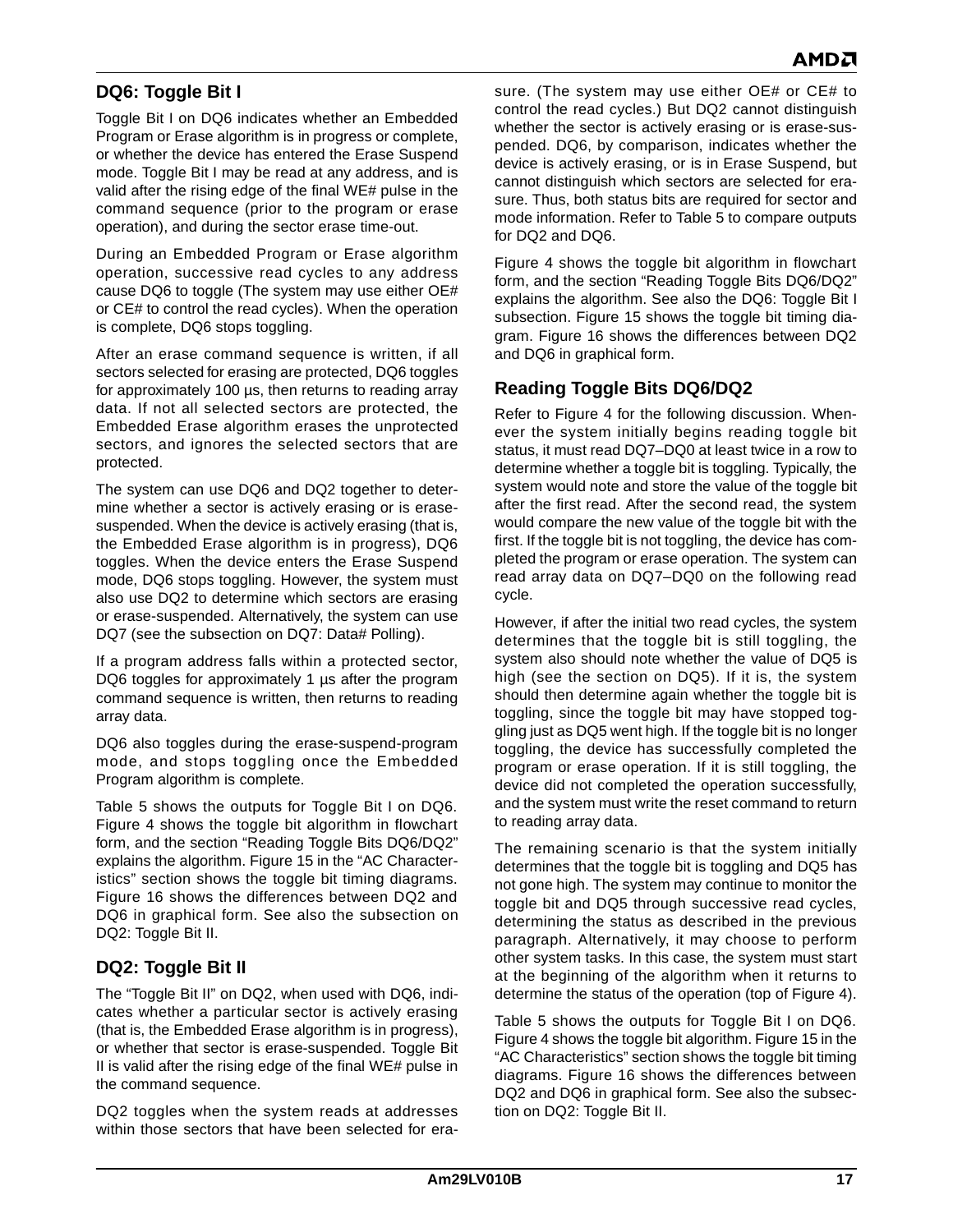

#### **Notes:**

- <span id="page-18-3"></span>1. Read toggle bit twice to determine whether or not it is toggling. See text.
- <span id="page-18-4"></span><span id="page-18-0"></span>2. Recheck toggle bit because it may stop toggling as DQ5 changes to "1". See text.

#### **Figure 4. Toggle Bit Algorithm**

### <span id="page-18-1"></span>**DQ5: Exceeded Timing Limits**

DQ5 indicates whether the program or erase time has exceeded a specified internal pulse count limit. Under these conditions DQ5 produces a "1." This is a failure condition that indicates the program or erase cycle was not successfully completed.

The DQ5 failure condition may appear if the system tries to program a "1" to a location that is previously programmed to "0." **Only an erase operation can change a "0" back to a "1."** Under this condition, the device halts the operation, and when the operation has exceeded the timing limits, DQ5 produces a "1."

Under both these conditions, the system must issue the reset command to return the device to reading array data.

### <span id="page-18-2"></span>**DQ3: Sector Erase Timer**

After writing a sector erase command sequence, the system may read DQ3 to determine whether or not an erase operation has begun. (The sector erase timer does not apply to the chip erase command.) If additional sectors are selected for erasure, the entire timeout also applies after each additional sector erase command. When the time-out is complete, DQ3 switches from "0" to "1." If the time between additional sector erase commands from the system can be assumed to be less than 50 us, the system need not monitor DQ3. See also the ["Sector Erase Command Sequence"](#page-13-0) section.

After the sector erase command sequence is written, the system should read the status on DQ7 (Data# Polling) or DQ6 (Toggle Bit I) to ensure the device has accepted the command sequence, and then read DQ3. If DQ3 is "1", the internally controlled erase cycle has begun; all further commands (other than Erase Suspend) are ignored until the erase operation is complete. If DQ3 is "0", the device will accept additional sector erase commands. To ensure the command has been accepted, the system software should check the status of DQ3 prior to and following each subsequent sector erase command. If DQ3 is high on the second status check, the last command might not have been accepted. [Table 5](#page-19-0) shows the outputs for DQ3.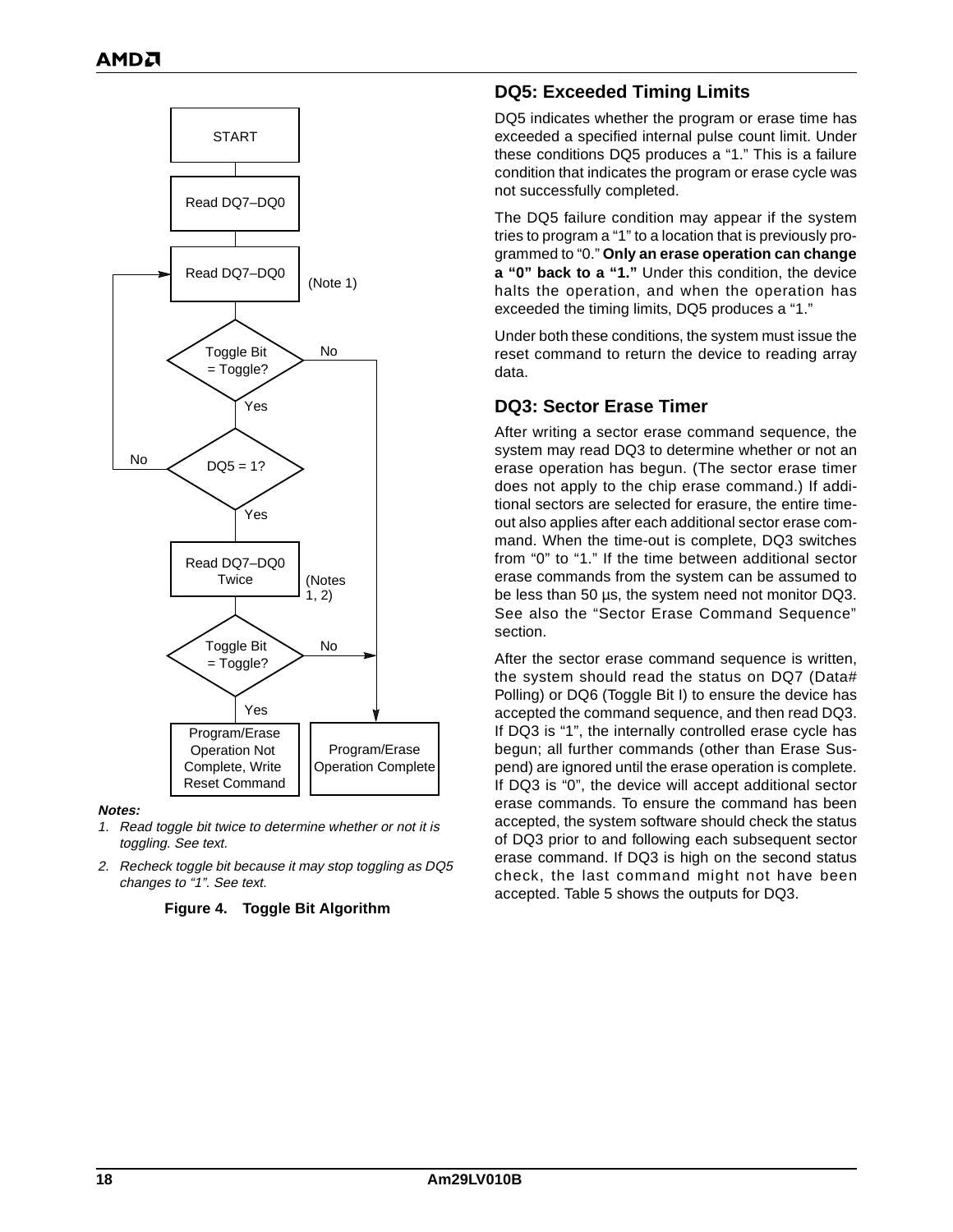<span id="page-19-0"></span>

|                          | <b>Operation</b>                                    | DQ7<br>(Note 2) | DQ6       | DQ <sub>5</sub><br>(Note 1) | DQ3  | DQ <sub>2</sub><br>(Note 2) |
|--------------------------|-----------------------------------------------------|-----------------|-----------|-----------------------------|------|-----------------------------|
| Standard                 | Embedded Program Algorithm                          | DQ7#            | Toggle    |                             | N/A  | No toggle                   |
| Mode                     | <b>Embedded Erase Algorithm</b>                     | 0               | Toggle    |                             |      | Toggle                      |
| Erase<br>Suspend<br>Mode | Reading within Erase<br><b>Suspended Sector</b>     |                 | No toggle | 0                           | N/A  | Toggle                      |
|                          | Reading within Non-Erase<br><b>Suspended Sector</b> | Data            | Data      | Data                        | Data | Data                        |
|                          | Erase-Suspend-Program                               | DQ7#            | Toggle    |                             | N/A  | N/A                         |

**Table 5. Write Operation Status** 

**Notes:**

<span id="page-19-2"></span>1. DQ5 switches to '1' when an Embedded Program or Embedded Erase operation has exceeded the maximum timing limits. See ["DQ5: Exceeded Timing Limits"](#page-18-1) for more information.

<span id="page-19-1"></span>2. DQ7 and DQ2 require a valid address when reading status information. Refer to the appropriate subsection for further details.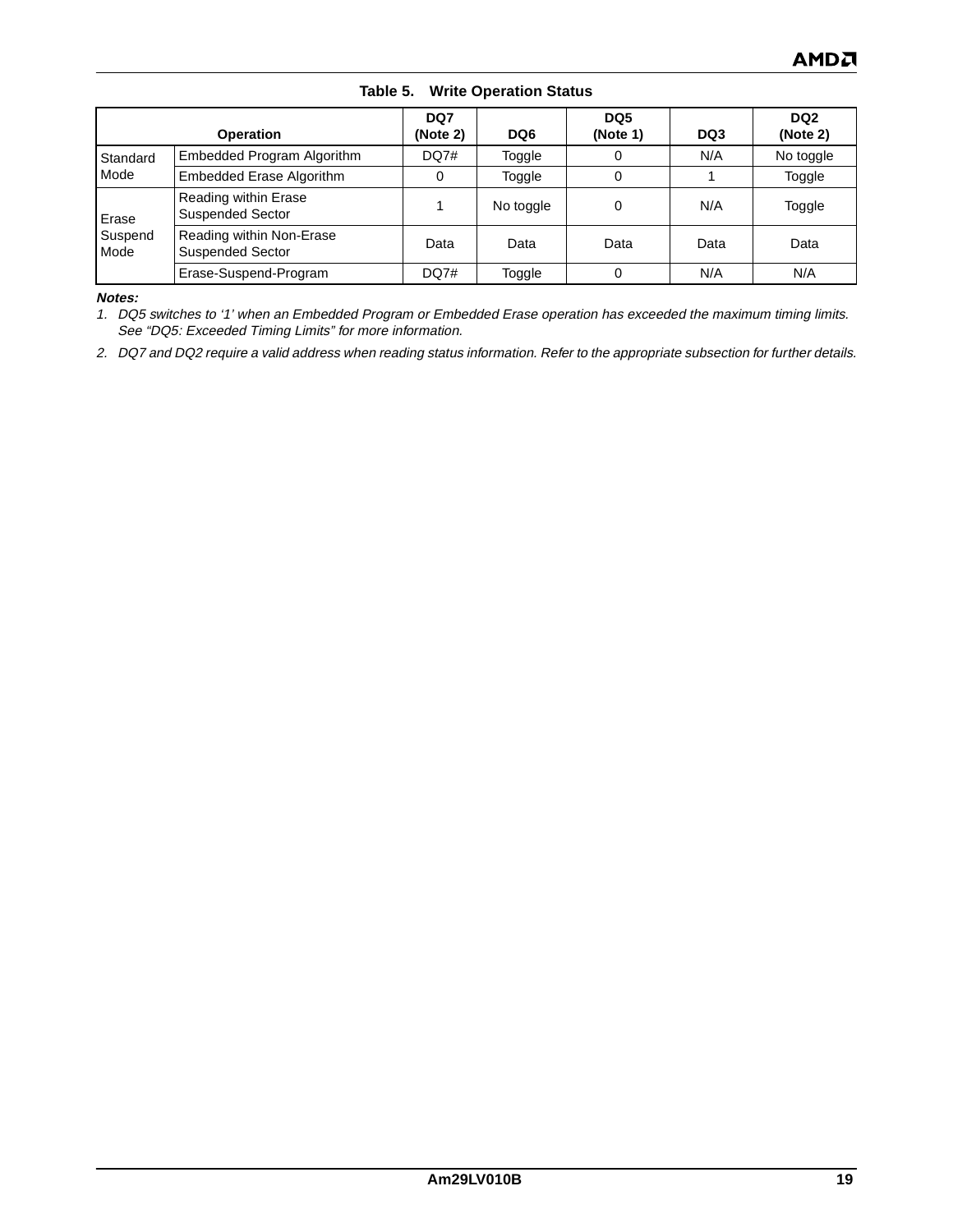# <span id="page-20-0"></span>**ABSOLUTE MAXIMUM RATINGS**

| Storage Temperature<br>Plastic Packages -65°C to +150°C                                                |
|--------------------------------------------------------------------------------------------------------|
| <b>Ambient Temperature</b><br>with Power Applied. $\ldots \ldots \ldots \ldots -65^{\circ}C$ to +125°C |
| Voltage with Respect to Ground<br>All pins except A9 and OE#                                           |
|                                                                                                        |
|                                                                                                        |
| A9 and OE# (Note 2) -0.5 V to +12.5 V                                                                  |
| Output Short Circuit Current (Note 3) 200 mA                                                           |
| Notes:                                                                                                 |

- 1. Minimum DC voltage on input or I/O pins is –0.5 V. During voltage transitions, input or I/O pins may overshoot  $V_{SS}$  to –2.0 V for periods of up to 20 ns. See [Figure 5](#page-20-1). Maximum DC voltage on input or I/O pins is  $V_{CC}$  +0.5 V. During voltage transitions, input or I/O pins may overshoot to  $V_{CC}$ +2.0 V for periods up to 20 ns. See [Figure 6](#page-20-2).
- 2. Minimum DC input voltage on pins A9 and OE# is -0.5 V. During voltage transitions, A9 and OE# may overshoot  $V_{SS}$  to -2.0 V for periods of up to 20 ns. See [Figure 5](#page-20-1). Maximum DC input voltage on pin A9 is +12.5 V which may overshoot to 14.0 V for periods up to 20 ns.
- 3. No more than one output may be shorted to ground at a time. Duration of the short circuit should not be greater than one second.
- 4. Stresses above those listed under "Absolute Maximum Ratings" may cause permanent damage to the device. This is a stress rating only; functional operation of the device at these or any other conditions above those indicated in the operational sections of this data sheet is not implied. Exposure of the device to absolute maximum rating conditions for extended periods may affect device reliability.

### <span id="page-20-3"></span>**OPERATING RANGES**

| <b>Commercial (C) Devices</b>                                                                          |
|--------------------------------------------------------------------------------------------------------|
| Ambient Temperature $(T_A)$ 0°C to +70°C                                                               |
| <b>Industrial (I) Devices</b>                                                                          |
| Ambient Temperature $(T_A)$ -40°C to +85°C                                                             |
| <b>Extended (E) Devices</b>                                                                            |
| Ambient Temperature $(T_A)$ -55°C to +125°C                                                            |
| V <sub>CC</sub> Supply Voltages                                                                        |
| $V_{CC}$ for regulated voltage range +3.0 V to 3.6 V                                                   |
| $V_{CC}$ for full voltage range $\dots \dots \dots \dots +2.7$ V to 3.6 V                              |
| Operating ranges define those limits between which the func-<br>tionality of the device is quaranteed. |



<span id="page-20-1"></span>**Figure 5. Maximum Negative Overshoot Waveform**



<span id="page-20-2"></span>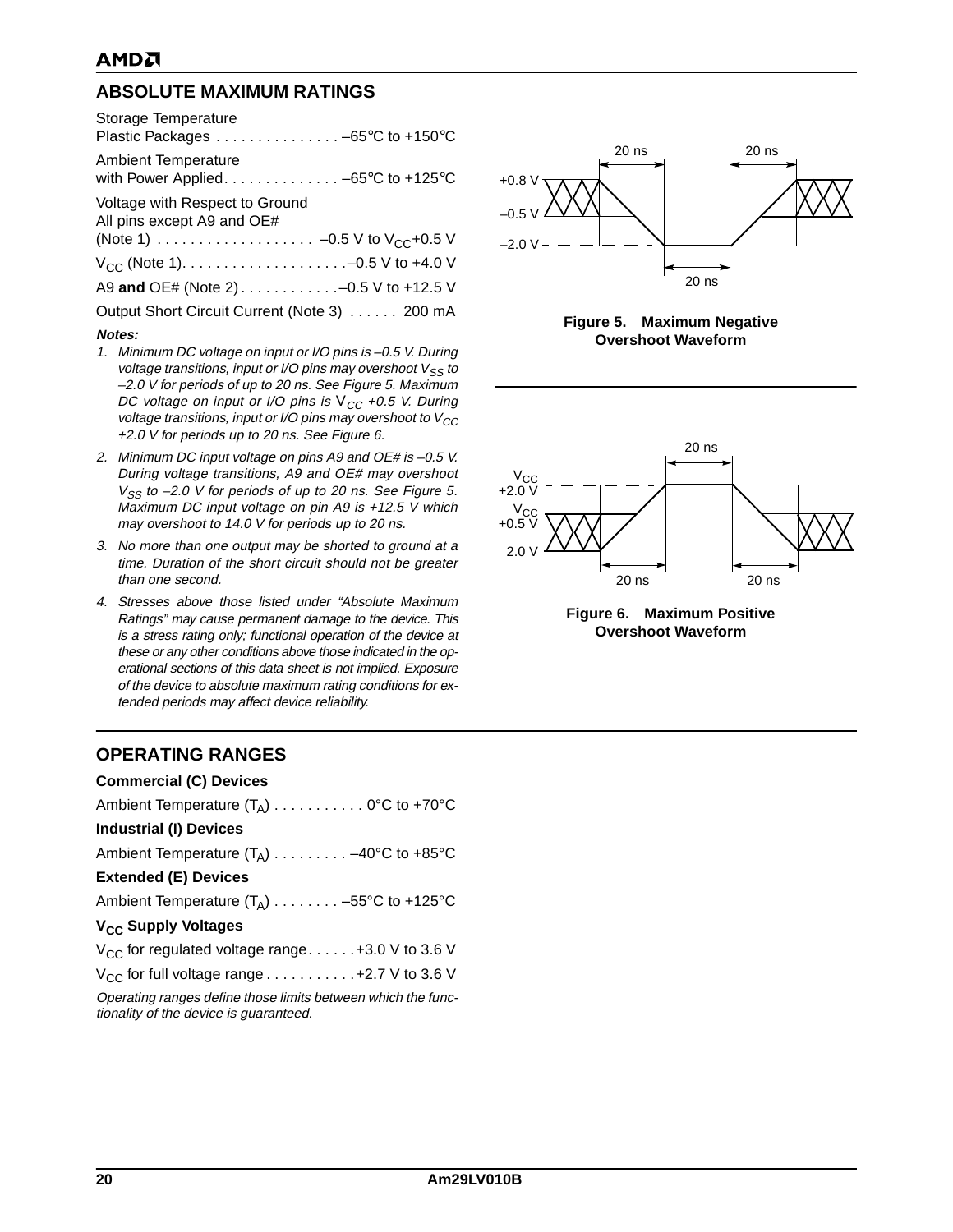# <span id="page-21-0"></span>**CMOS Compatible**

| <b>Parameter</b>       | <b>Description</b>                                              | <b>Test Conditions</b>                                                         |       | Min                 | <b>Typ</b>     | <b>Max</b>            | Unit   |
|------------------------|-----------------------------------------------------------------|--------------------------------------------------------------------------------|-------|---------------------|----------------|-----------------------|--------|
| ŀц                     | Input Load Current                                              | $V_{IN} = V_{SS}$ to $V_{CC}$ ,<br>$V_{CC}$ = $V_{CC}$ max                     |       |                     |                | ±1.0                  | μA     |
| <sup>I</sup> ыт        | A9 Input Load Current                                           | $V_{CC} = V_{CC \, max}$ ; A9 = 12.5 V                                         |       |                     |                | 35                    | μA     |
| $I_{LO}$               | Output Leakage Current                                          | $V_{\text{OUT}} = V_{SS}$ to $V_{CC}$ ,<br>$V_{\text{CC}} = V_{\text{CC max}}$ |       |                     |                | ±1.0                  | μA     |
|                        | V <sub>CC</sub> Active Read Current                             |                                                                                | 5 MHz |                     | $\overline{7}$ | 12                    |        |
| $I_{\rm CC1}$          | (Notes 1, 2)                                                    | $CE# = V_{IL}$ , $OE# = V_{IH}$                                                | 1 MHz |                     | 2              | 4                     | mA     |
| $I_{CC2}$              | V <sub>CC</sub> Active Write Current<br>(Notes 2, 3, 5)         | $CE# = V_{IL}$ , $OE# = V_{IH}$                                                |       |                     | 15             | 30                    | mA     |
| $I_{CC3}$              | V <sub>CC</sub> Standby Current (Note 2)                        | $CE# = V_{CC} \pm 0.3 V$                                                       |       |                     | 0.2            | 5                     | μA     |
| $I_{CC4}$              | Automatic Sleep Mode Current<br>(Notes $2, 4$ )                 | $V_{IH} = V_{CC} \pm 0.3 V;$<br>$V_{IL} = V_{SS} \pm 0.3 V$                    |       |                     | 0.2            | 5                     | μA     |
| $V_{IL}$               | Input Low Voltage                                               |                                                                                |       | $-0.5$              |                | 0.8                   | $\vee$ |
| V <sub>IH</sub>        | Input High Voltage                                              |                                                                                |       | $0.7 \times V_{CC}$ |                | $V_{\text{CC}} + 0.3$ | $\vee$ |
| $V_{ID}$               | Voltage for Autoselect and<br><b>Temporary Sector Unprotect</b> | $V_{\rm CC} = 3.3 \text{ V}$                                                   |       | 11.5                |                | 12.5                  | $\vee$ |
| $V_{OL}$               | Output Low Voltage                                              | $I_{OL}$ = 4.0 mA, $V_{CC}$ = $V_{CC}$ min                                     |       |                     |                | 0.45                  | $\vee$ |
| V <sub>OH1</sub>       |                                                                 | $I_{OH} = -2.0$ mA, $V_{CC} = V_{CC min}$                                      |       | $0.85$ $V_{CC}$     |                |                       | $\vee$ |
| V <sub>OH2</sub>       | Output High Voltage                                             | $I_{OH} = -100 \mu A$ , $V_{CC} = V_{CC min}$                                  |       | $V_{CC}$ – 0.4      |                |                       |        |
| <b>V<sub>LKO</sub></b> | Low V <sub>CC</sub> Lock-Out Voltage<br>(Note 5)                |                                                                                |       | 2.3                 |                | 2.5                   | $\vee$ |

#### **Notes:**

<span id="page-21-1"></span>1. The I<sub>CC</sub> current listed is typically less than 2 mA/MHz, with OE# at  $V_{H}$ .

<span id="page-21-2"></span>2. Maximum  $I_{CC}$  currents listed are tested with  $V_{CC}=V_{CC}$ max.

- <span id="page-21-3"></span>3.  $I_{CC}$  active while Embedded Erase or Embedded Program is in progress.
- <span id="page-21-5"></span>4. Automatic sleep mode enables the low power mode when addresses remain stable for  $t_{ACC}$  + 30 ns. Typical sleep mode current is 200 nA.
- <span id="page-21-4"></span>5. Not 100% tested.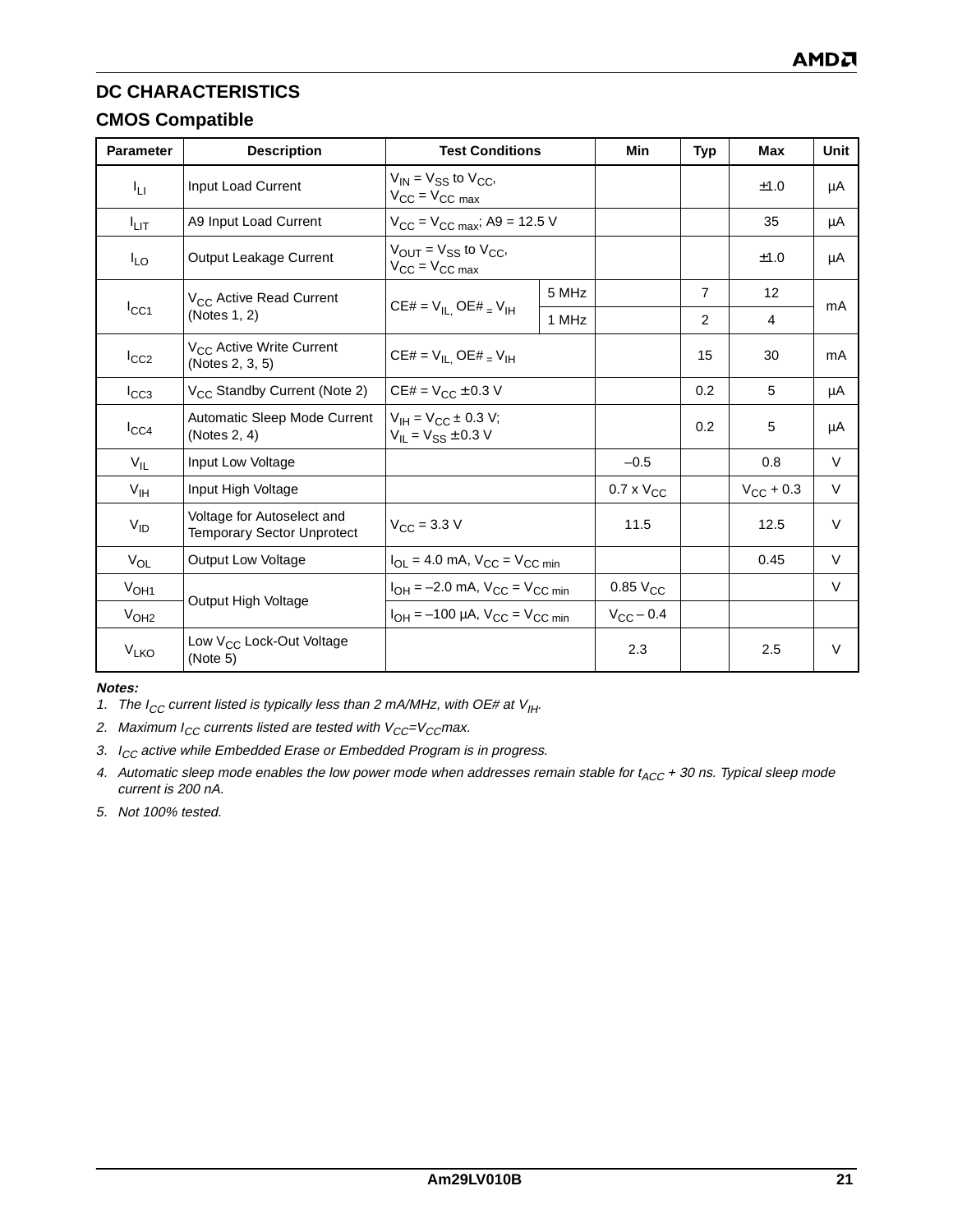# **DC CHARACTERISTICS (continued) Zero Power Flash**



<span id="page-22-0"></span>





<span id="page-22-1"></span>**Note:**T = 25 °C

Figure 8. I<sub>CC1</sub> vs. Frequency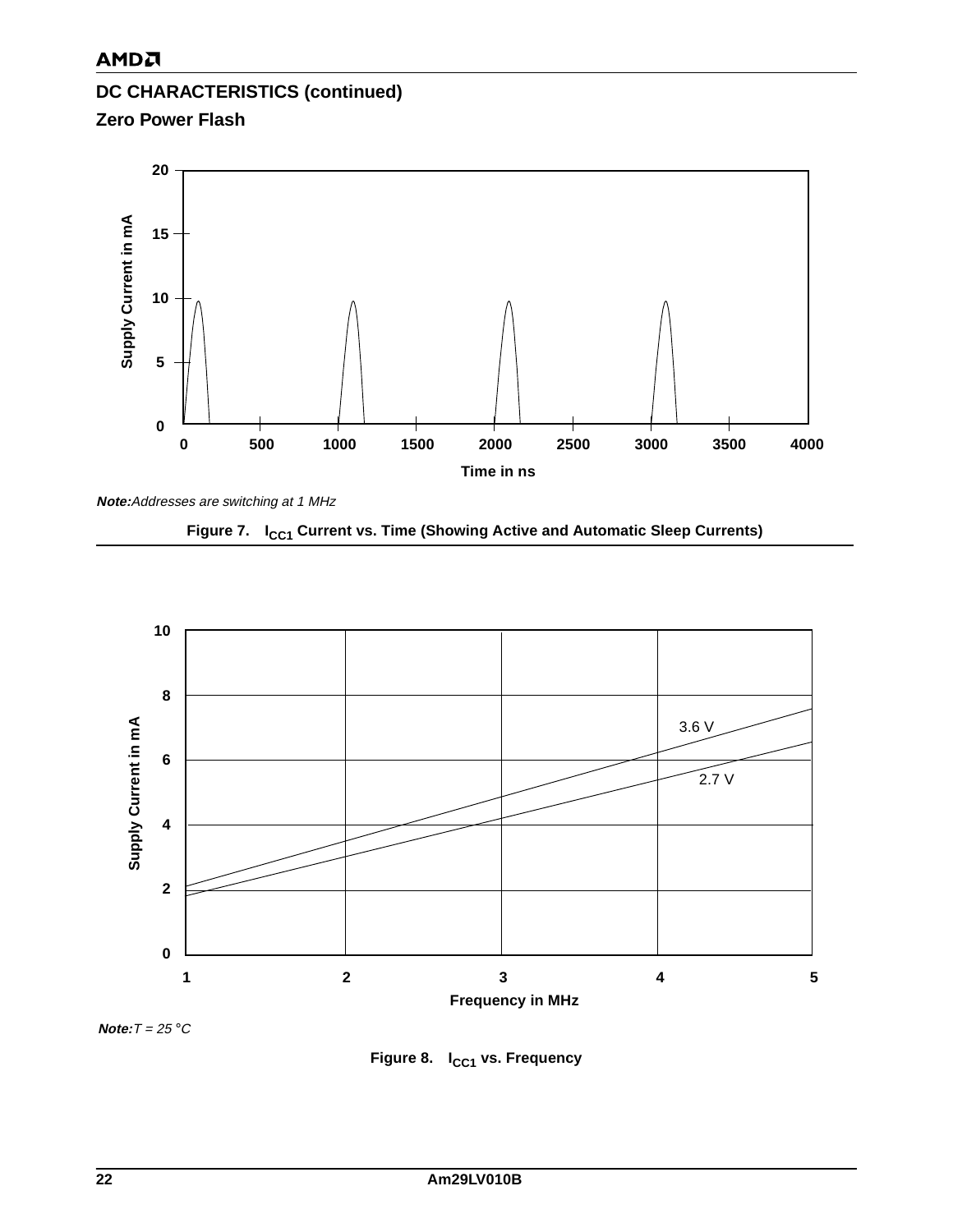# <span id="page-23-0"></span>**TEST CONDITIONS**



<span id="page-23-2"></span>

| <b>Test Condition</b>                                                  | -45R.<br>-55 | -70,<br>-90 | Unit |
|------------------------------------------------------------------------|--------------|-------------|------|
| Output Load                                                            |              | 1 TTL gate  |      |
| Output Load Capacitance, C <sub>1</sub><br>(including jig capacitance) | 30           | 100         | рF   |
| Input Rise and Fall Times                                              | 5            |             | ns   |
| Input Pulse Levels                                                     |              | $0.0 - 3.0$ |      |
| Input timing measurement<br>reference levels                           | 1.5          |             |      |
| Output timing measurement<br>reference levels                          | 1.5          |             |      |

#### **Table 6. Test Specifications**

### <span id="page-23-3"></span><span id="page-23-1"></span>**KEY TO SWITCHING WAVEFORMS**

| <b>WAVEFORM</b> | <b>INPUTS</b>                    | <b>OUTPUTS</b>                               |  |  |  |  |
|-----------------|----------------------------------|----------------------------------------------|--|--|--|--|
|                 | Steady                           |                                              |  |  |  |  |
|                 | Changing from H to L             |                                              |  |  |  |  |
|                 |                                  | Changing from L to H                         |  |  |  |  |
|                 | Don't Care, Any Change Permitted | Changing, State Unknown                      |  |  |  |  |
|                 | Does Not Apply                   | Center Line is High Impedance State (High Z) |  |  |  |  |

<span id="page-23-4"></span>

**Figure 10. Input Waveforms and Measurement Levels**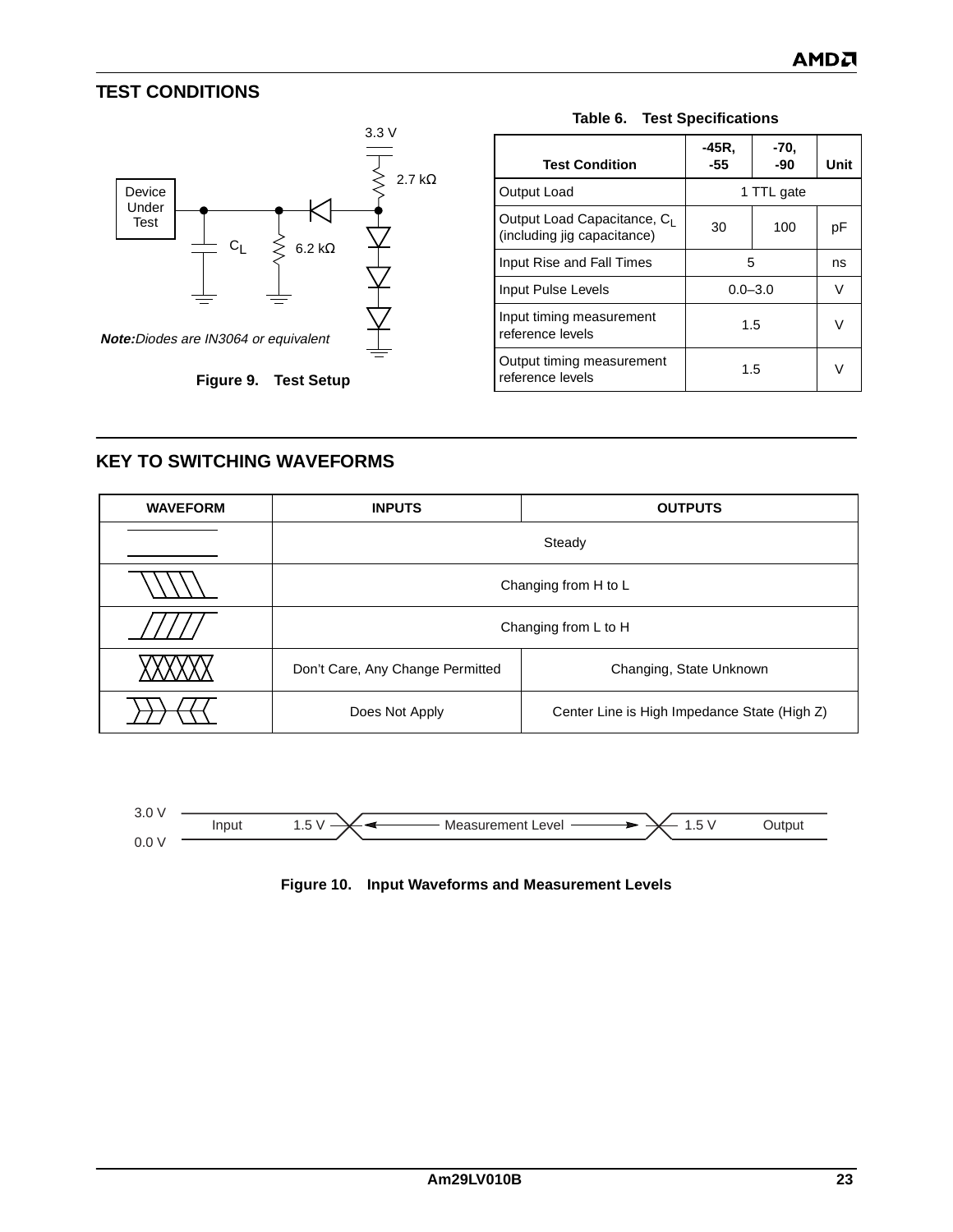# <span id="page-24-1"></span><span id="page-24-0"></span>**Read Operations**

| <b>Parameter</b>  |                  |                                            |                                                                                 |                                         |        | <b>Speed Options</b> |       |     |      |    |
|-------------------|------------------|--------------------------------------------|---------------------------------------------------------------------------------|-----------------------------------------|--------|----------------------|-------|-----|------|----|
| <b>JEDEC</b>      | <b>Std</b>       | <b>Description</b>                         | <b>Test Setup</b>                                                               |                                         | $-45R$ | $-55$                | $-70$ | -90 | Unit |    |
| t <sub>AVAV</sub> | $t_{RC}$         | Read Cycle Time (Note 1)                   |                                                                                 |                                         | Min    | 45                   | 55    | 70  | 90   | ns |
| t <sub>AVQV</sub> | $t_{\text{ACC}}$ | Address to Output Delay                    |                                                                                 | $CE# = V_{\text{II}}$<br>$OE# = V_{II}$ | Max    | 45                   | 55    | 70  | 90   | ns |
| t <sub>ELQV</sub> | $t_{\sf CE}$     | Chip Enable to Output Delay                |                                                                                 | $OE# = V_{II}$                          | Max    | 45                   | 55    | 70  | 90   | ns |
| t <sub>GLQV</sub> | $t_{OE}$         | Output Enable to Output Delay              |                                                                                 |                                         | Max    | 25                   | 30    | 30  | 35   | ns |
| <sup>t</sup> EHQZ | $t_{\text{DF}}$  | Chip Enable to Output High Z (Note 1)      |                                                                                 |                                         | Max    | 10                   | 15    | 25  | 30   | ns |
| t <sub>GHQZ</sub> | $t_{\text{DF}}$  |                                            | Output Enable to Output High Z (Note 1)                                         |                                         | Max    | 10                   | 15    | 25  | 30   | ns |
|                   |                  |                                            | Read                                                                            |                                         | Min    |                      |       | 0   |      | ns |
|                   | $t$ OEH          | <b>Output Enable</b><br>Hold Time (Note 1) | Toggle and<br>Data# Polling                                                     |                                         | Min    | 10                   |       | ns  |      |    |
| $t_{AXQX}$        | $t_{OH}$         |                                            | Output Hold Time From Addresses, CE# or<br>OE#, Whichever Occurs First (Note 1) |                                         |        |                      |       | 0   |      | ns |

**Notes:**

<span id="page-24-3"></span>1. Not 100% tested.

2. See [Figure 9](#page-23-1) and [Table 6](#page-23-2) for test specifications.



<span id="page-24-2"></span>**Figure 11. Read Operations Timings**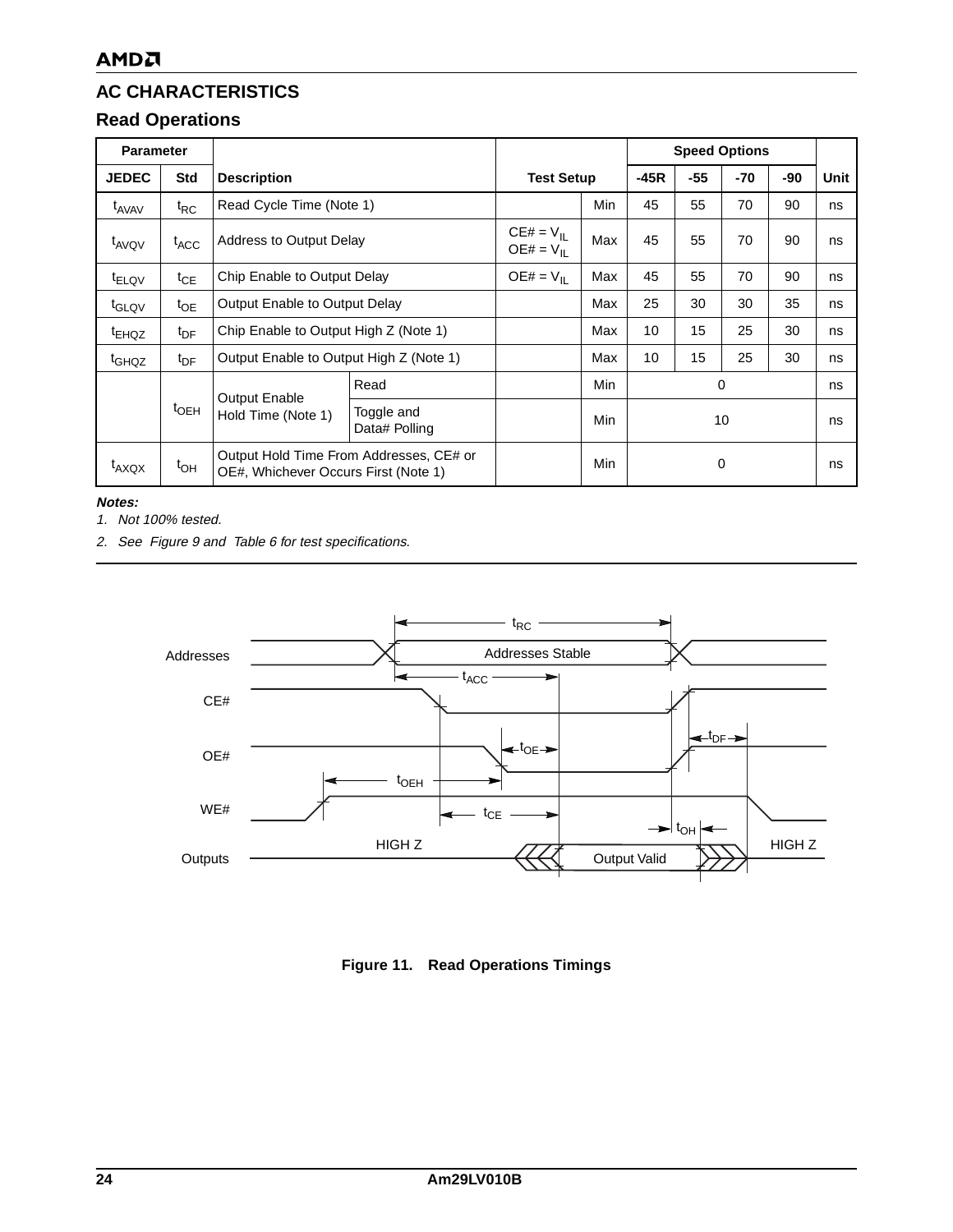# <span id="page-25-0"></span>**Erase/Program Operations**

| <b>Parameter</b>   |                              |                                                          |            | <b>Speed Options</b> |       |       |     |      |
|--------------------|------------------------------|----------------------------------------------------------|------------|----------------------|-------|-------|-----|------|
| <b>JEDEC</b>       | <b>Std</b>                   | <b>Description</b>                                       |            | $-45R$               | $-55$ | $-70$ | -90 | Unit |
| t <sub>AVAV</sub>  | $t_{WC}$                     | Write Cycle Time (Note 1)                                | Min        | 45                   | 55    | 70    | 90  | ns   |
| t <sub>AVWL</sub>  | $t_{AS}$                     | Address Setup Time                                       | <b>Min</b> |                      |       | 0     |     | ns   |
| t <sub>WLAX</sub>  | t <sub>AH</sub>              | <b>Address Hold Time</b>                                 | Min        | 35                   | 45    | 45    | 45  | ns   |
| <sup>t</sup> DVWH  | $t_{DS}$                     | Data Setup Time                                          | Min        | 20                   | 20    | 35    | 45  | ns   |
| t <sub>WHDX</sub>  | $t_{DH}$                     | Data Hold Time                                           | Min        | 0                    |       |       | ns  |      |
|                    | $t_{\text{OES}}$             | Output Enable Setup Time (Note 1)                        | Min        | 0                    |       |       |     | ns   |
| t <sub>GHWL</sub>  | <sup>t</sup> GHWL            | Read Recovery Time Before Write<br>(OE# High to WE# Low) | <b>Min</b> | $\mathbf 0$          |       |       |     | ns   |
| t <sub>ELWL</sub>  | $t_{CS}$                     | CE# Setup Time                                           | Min        | 0                    |       |       |     | ns   |
| t <sub>WHEH</sub>  | $t_{CH}$                     | CE# Hold Time                                            | Min        |                      |       | 0     |     | ns   |
| t <sub>WLWH</sub>  | $t_{WP}$                     | Write Pulse Width                                        | Min        | 25                   | 30    | 35    | 35  | ns   |
| t <sub>WHWL</sub>  | <sup>t</sup> wp <sub>H</sub> | Write Pulse Width High                                   | Min        | 30                   | 30    | 30    | 30  | ns   |
| t <sub>WHWH1</sub> | t <sub>WHWH1</sub>           | Programming Operation (Note 2)                           | Typ        | 9                    |       |       | μs  |      |
| t <sub>WHWH2</sub> | t <sub>WHWH2</sub>           | Sector Erase Operation (Note 2)                          | Typ        | 0.7                  |       |       | sec |      |
|                    | $t_{VCS}$                    | $V_{CC}$ Setup Time (Note 1)                             | Min        |                      |       | 50    |     | μs   |

**Notes:**

<span id="page-25-1"></span>1. Not 100% tested.

<span id="page-25-2"></span>2. See the ["Erase and Programming Performance"](#page-30-1) Section for more information.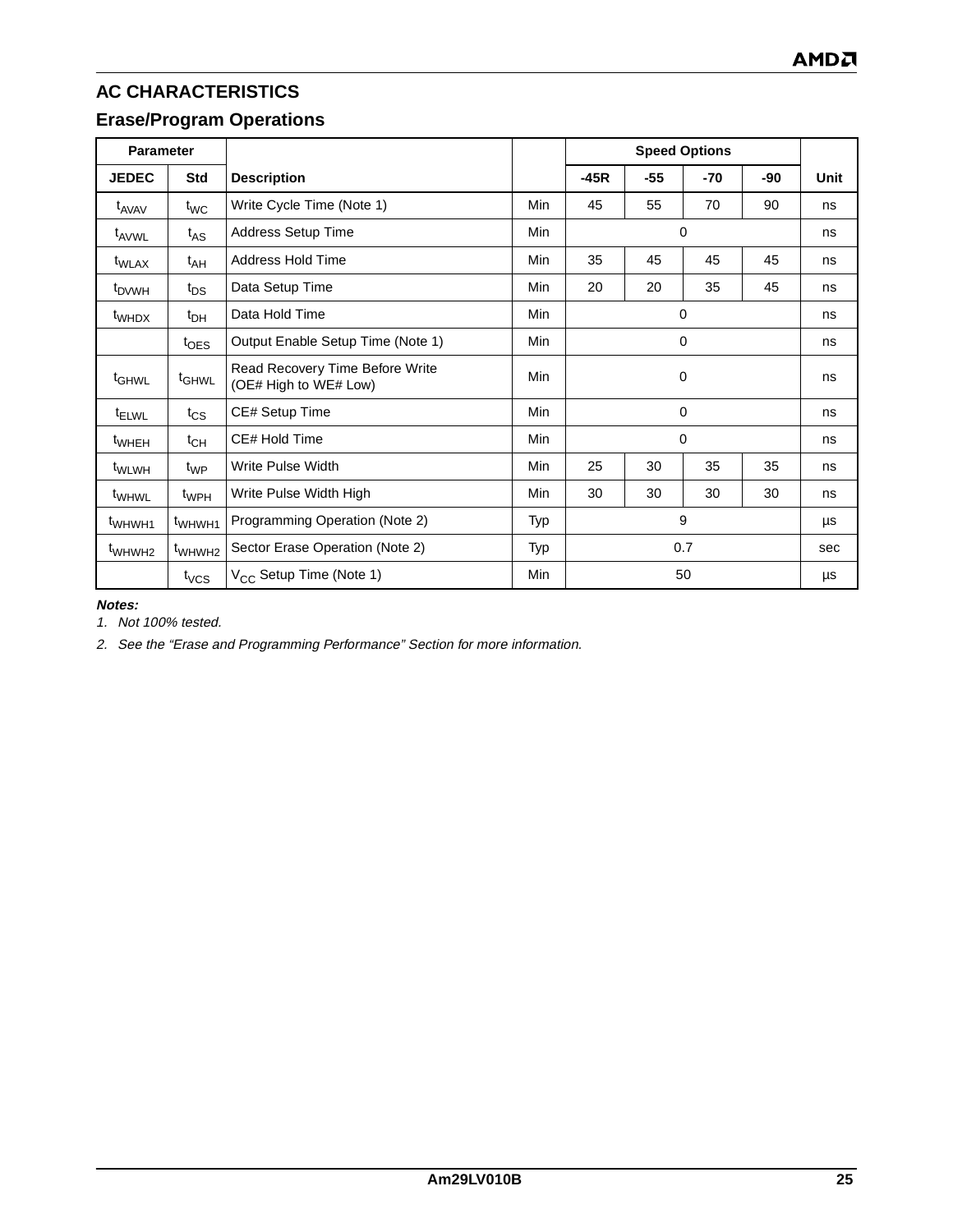

#### **Note:**

<span id="page-26-0"></span>PA = program address, PD = program data,  $D_{OUT}$  is the true data at the program address.

**Figure 12. Program Operation Timings**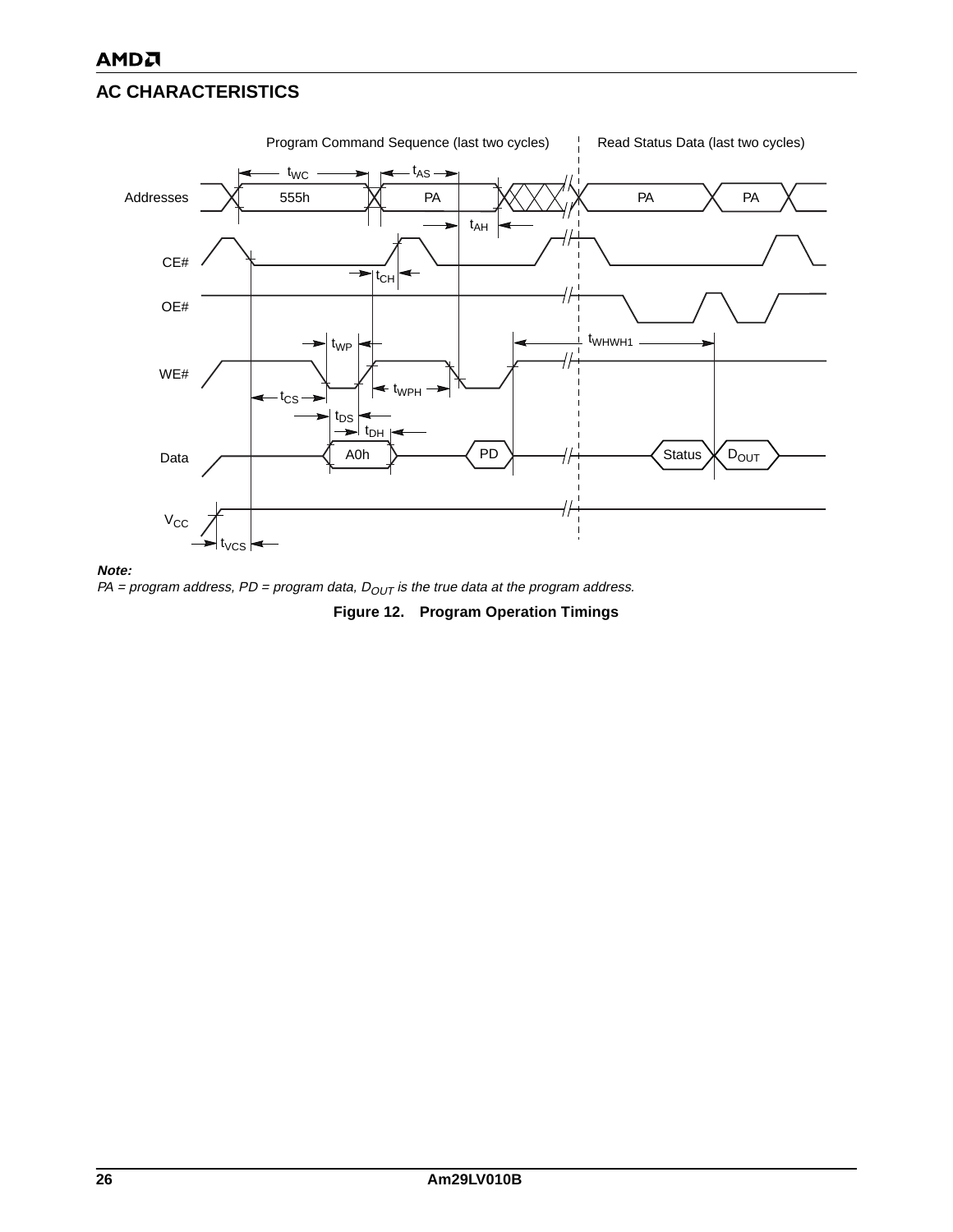

**Note:**

<span id="page-27-0"></span>SA = sector address (for Sector Erase), VA = Valid Address for reading status data (see "Write Operation Status").

**Figure 13. Chip/Sector Erase Operation Timings**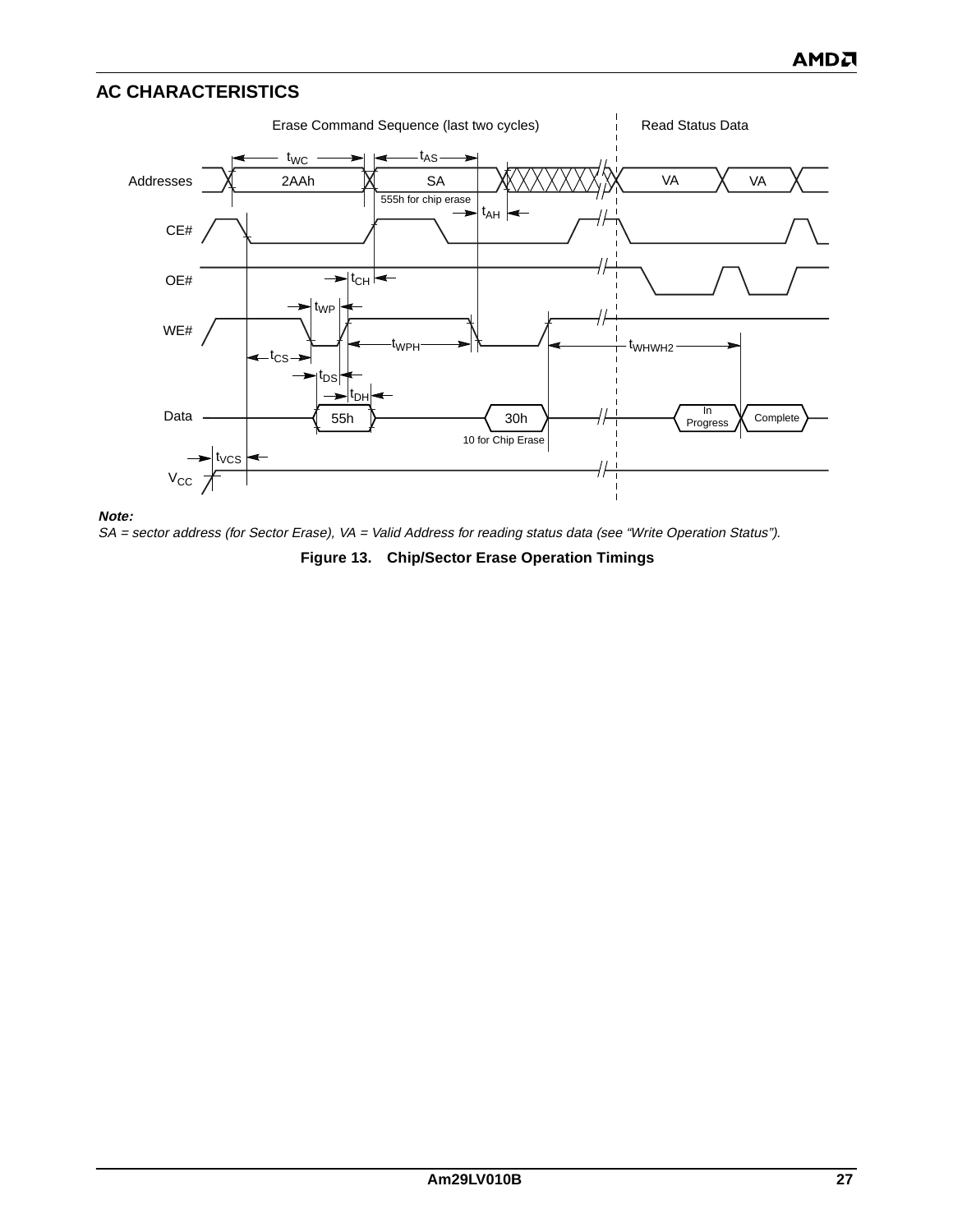

#### **Note:**

<span id="page-28-0"></span>VA = Valid address. Illustration shows first status cycle after command sequence, last status read cycle, and array data read cycle.





### **Note:**

<span id="page-28-1"></span>VA = Valid address; not required for DQ6. Illustration shows first two status cycle after command sequence, last status read cycle, and array data read cycle.

#### **Figure 15. Toggle Bit Timings (During Embedded Algorithms)**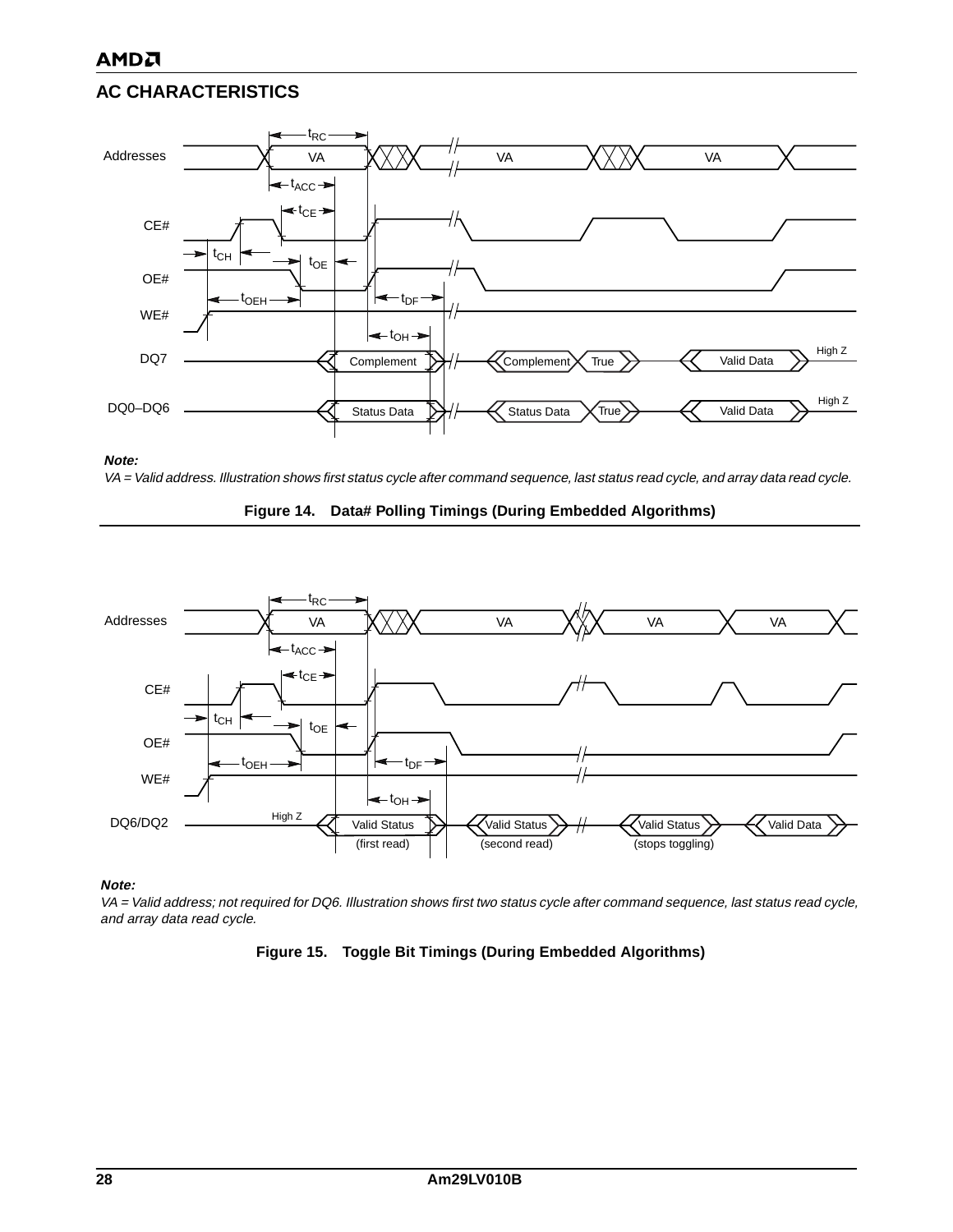

#### **Note:**

<span id="page-29-0"></span>The system can use OE# or CE# to toggle DQ2/DQ6. DQ2 toggles only when read at an address within an erase-suspended sector.

**Figure 16. DQ2 vs. DQ6**

# **AC CHARACTERISTICS**

### **Alternate CE# Controlled Erase/Program Operations**

| <b>Parameter</b>   |                    |                                                          |            | <b>Speed Options</b> |       |          |     |      |
|--------------------|--------------------|----------------------------------------------------------|------------|----------------------|-------|----------|-----|------|
| <b>JEDEC</b>       | <b>Std</b>         | <b>Description</b>                                       |            | -45                  | $-55$ | $-70$    | -90 | Unit |
| t <sub>AVAV</sub>  | $t_{WC}$           | Write Cycle Time (Note 1)                                | Min        | 45                   | 55    | 70       | 90  | ns   |
| t <sub>AVEL</sub>  | $t_{AS}$           | Address Setup Time                                       | Min        |                      |       | $\Omega$ |     | ns   |
| $t_{ELAX}$         | $t_{AH}$           | <b>Address Hold Time</b>                                 | <b>Min</b> | 35                   | 45    | 45       | 45  | ns   |
| <sup>t</sup> DVEH  | $t_{DS}$           | Data Setup Time                                          | Min        | 20                   | 20    | 35       | 45  | ns   |
| <sup>t</sup> EHDX  | $t_{\text{DH}}$    | Data Hold Time                                           | Min        | 0                    |       |          |     | ns   |
|                    | $t_{\text{OES}}$   | Output Enable Setup Time (Note 1)                        | Min        | 0                    |       |          |     | ns   |
| <sup>t</sup> GHEL  | $t_{\text{GHEL}}$  | Read Recovery Time Before Write<br>(OE# High to WE# Low) | Min        | 0                    |       |          | ns  |      |
| t <sub>WLEL</sub>  | $t_{\mathsf{WS}}$  | WE# Setup Time                                           | Min        |                      |       | 0        |     | ns   |
| t <sub>EHWH</sub>  | $t_{WH}$           | WE# Hold Time                                            | Min        |                      |       | 0        |     | ns   |
| <sup>t</sup> ELEH  | $t_{\mathsf{CP}}$  | CE# Pulse Width                                          | Min        | 25                   | 30    | 35       | 35  | ns   |
| <sup>t</sup> EHEL  | $t_{\text{CPH}}$   | CE# Pulse Width High                                     | Min        | 30                   |       |          | ns  |      |
| t <sub>WHWH1</sub> | t <sub>WHWH1</sub> | Programming Operation (Note 2)                           | Typ        | 9                    |       |          | μs  |      |
| t <sub>WHWH2</sub> | t <sub>WHWH2</sub> | Sector Erase Operation (Note 2)                          | Typ        |                      |       | 0.7      |     | sec  |

**Notes:**

<span id="page-29-1"></span>1. Not 100% tested.

<span id="page-29-2"></span>2. See the ["Erase and Programming Performance"](#page-30-1) Section for more information.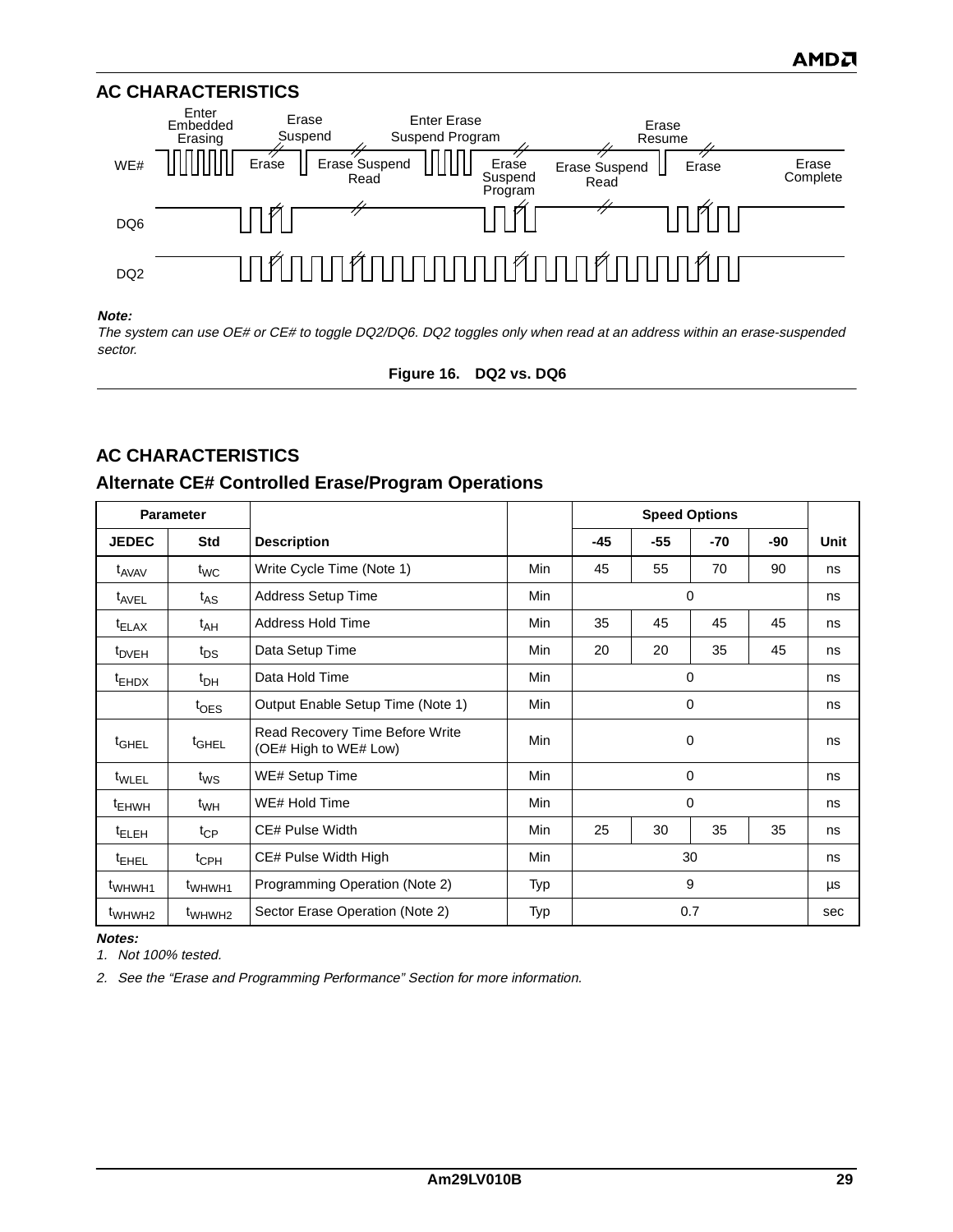

#### **Notes:**

- 1. PA is the address of the memory location to be programmed.
- 2. PD is the data to be programmed at address PA.
- 3. DQ7 is the complement of the data written to the device.
- 4.  $D_{OUT}$  is the data written to the device.
- <span id="page-30-0"></span>5. Figure indicates the last two bus cycles of the command sequence.



| <b>Parameter</b>               | Typ (Note 1) | Max (Note 3) | Unit | <b>Comments</b>           |
|--------------------------------|--------------|--------------|------|---------------------------|
| Sector Erase Time              | 0.7          | 15           |      | Excludes 00h programming  |
| Chip Erase Time (Note 2)       |              |              |      | prior to erasure (Note 4) |
| Byte Programming Time          |              | 300          | μs   | Excludes system level     |
| Chip Programming Time (Note 2) | 1.1          | 3.3          |      | overhead (Note 5)         |

### <span id="page-30-1"></span>**ERASE AND PROGRAMMING PERFORMANCE**

#### **Notes:**

- <span id="page-30-2"></span>1. Typical program and erase times assume the following conditions: 25°C, 3.0 V V<sub>CC</sub>, 1,000,000 cycles. Additionally, programming typicals assume checkerboard pattern.
- <span id="page-30-5"></span>2. Under worst case conditions of 90°C,  $V_{CC} = 2.7$  V, 1,000,000 cycles.
- <span id="page-30-3"></span>3. The typical chip programming time is considerably less than the maximum chip programming time listed, since most bytes program faster than the maximum program times listed.
- <span id="page-30-4"></span>4. In the pre-programming step of the Embedded Erase algorithm, all bytes are programmed to 00h before erasure.
- <span id="page-30-6"></span>5. System-level overhead is the time required to execute the two- or four-bus-cycle sequence for the program command. See [Table 4](#page-15-1) for further information on command definitions.
- 6. The device has a minimum erase and program cycle endurance of 1,000,000 cycles.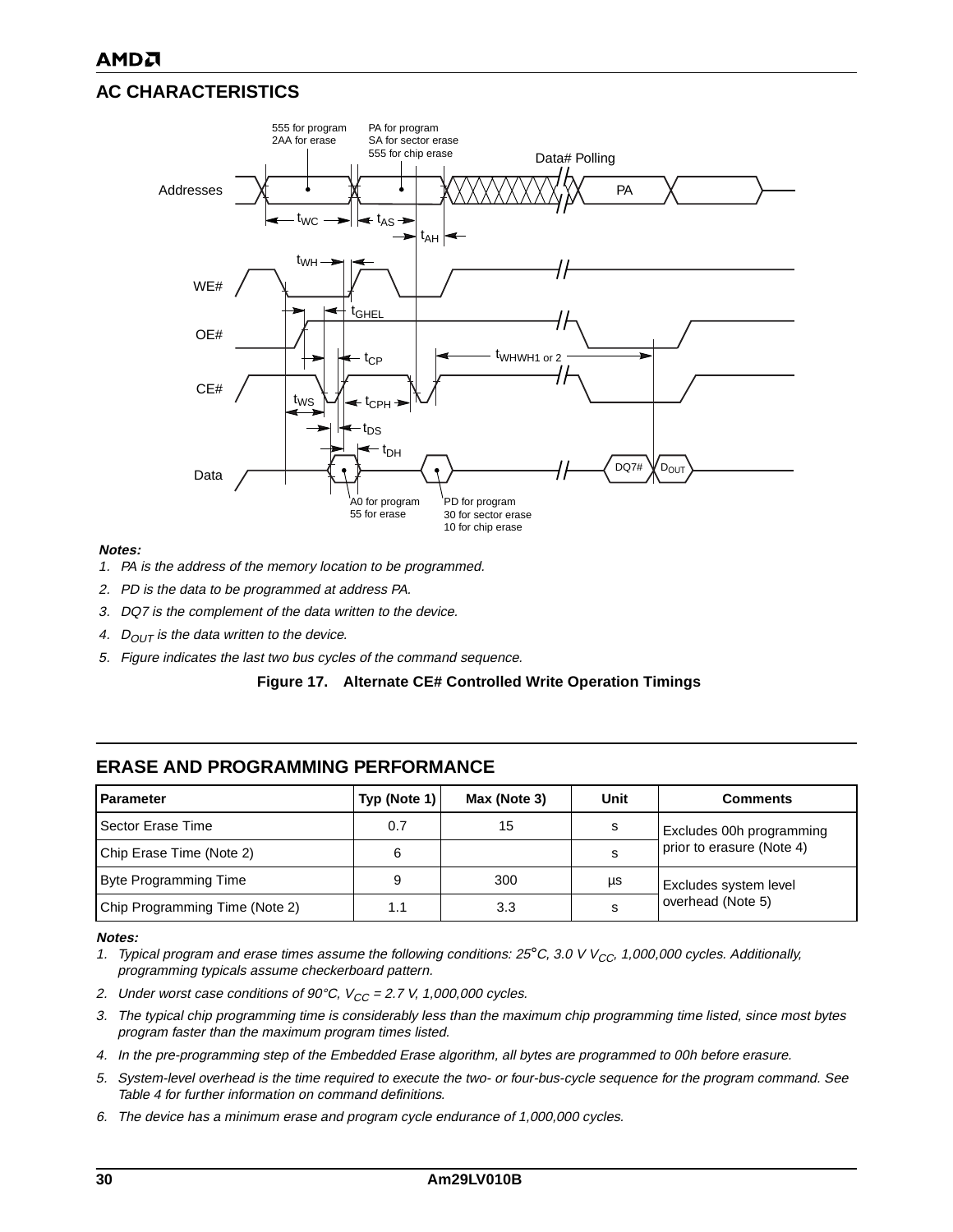# <span id="page-31-0"></span>**LATCHUP CHARACTERISTICS**

| <b>Description</b>                                                                           | Min               | Max               |
|----------------------------------------------------------------------------------------------|-------------------|-------------------|
| Input voltage with respect to $V_{SS}$ on all pins except I/O pins<br>(including A9 and OE#) | $-1.0 V$          | 13.0V             |
| Input voltage with respect to $V_{SS}$ on all I/O pins                                       | $-1.0 V$          | $V_{CC}$ + 1.0 V  |
| $V_{CC}$ Current                                                                             | $-100 \text{ mA}$ | $+100 \text{ mA}$ |

Includes all pins except  $V_{CC}$ . Test conditions:  $V_{CC}$  = 3.0 V, one pin at a time.

# <span id="page-31-1"></span>**TSOP PIN PACKAGE CAPACITANCE**

| <b>Parameter</b><br><b>Symbol</b> | <b>Parameter Description</b> | <b>Test Setup</b>    | <b>Typ</b> | <b>Max</b> | Unit |
|-----------------------------------|------------------------------|----------------------|------------|------------|------|
| $C_{\text{IN}}$                   | Input Capacitance            | $V_{IN} = 0$         | 6          | 7.5        | pF   |
| COUT                              | <b>Output Capacitance</b>    | $V_{\text{OUT}} = 0$ | 8.5        | 12         | рF   |
| C <sub>IN2</sub>                  | Control Pin Capacitance      | $V_{IN} = 0$         | 7.5        | 9          | рF   |

**Notes:**

1. Sampled, not 100% tested.

2. Test conditions  $T_A = 25^{\circ}C$ ,  $f = 1.0$  MHz.

# <span id="page-31-2"></span>**PLCC PIN CAPACITANCE**

| <b>Parameter Symbol</b> | <b>Parameter Description</b> | <b>Test Setup</b>    | Typ | Max | Unit |
|-------------------------|------------------------------|----------------------|-----|-----|------|
| $C_{IN}$                | Input Capacitance            | $V_{IN} = 0$         | 4   |     | рF   |
| $C_{\text{OUT}}$        | <b>Output Capacitance</b>    | $V_{\text{OUT}} = 0$ |     |     | рF   |
| C <sub>IN2</sub>        | Control Pin Capacitance      | $V_{PP} = 0$         |     | 12  | рF   |

**Notes:**

1. Sampled, not 100% tested.

2. Test conditions  $T_A = 25^{\circ}C$ ,  $f = 1.0$  MHz.

### <span id="page-31-3"></span>**DATA RETENTION**

| <b>Parameter</b>                             | <b>Test Conditions</b> | Min | Unit  |
|----------------------------------------------|------------------------|-----|-------|
| <b>I</b> Minimum Pattern Data Retention Time | $150^{\circ}$ C        | 10  | Years |
|                                              | $125^{\circ}$ C        | 20  | Years |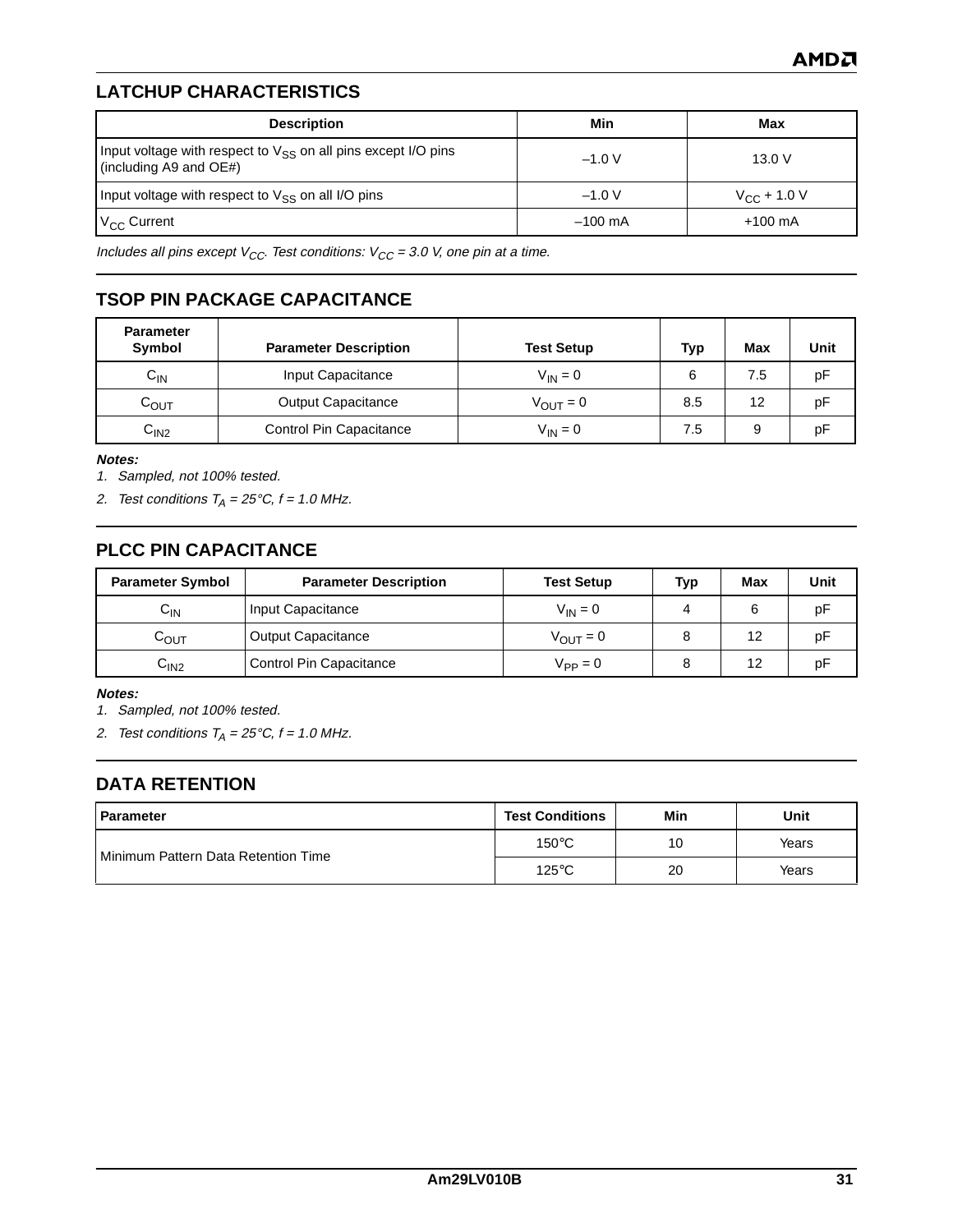# <span id="page-32-0"></span>**PHYSICAL DIMENSIONS**

### <span id="page-32-1"></span>**PL 032—32-Pin Plastic Leaded Chip Carrier**







Dwg rev AH; 10/99

| <b>PACKAGE</b> | PL 32       |      |  |
|----------------|-------------|------|--|
| <b>JEDEC</b>   | MO-052(A)AE |      |  |
| SYMB⊟L         | MIN         | MAX  |  |
|                | .125        | .140 |  |
| А1             | .080        | .095 |  |
|                | .485        | .495 |  |
| D1             | .447        | .453 |  |
| D2             | .390        | .430 |  |
| DЗ             | .300        | REF  |  |
|                | .585        | .595 |  |
|                | .547        | .553 |  |
| E2             | .490        | .530 |  |
| FЗ             | .400        | REF  |  |
| ͡              | .009        | .015 |  |

NOTES:

- 1. ALL DIMENSIONS ARE IN INCHES.
- 2 DIMENSIONS "D" AND "E" ARE MEASURED FROM OUTERMOST POINT.
- $\sqrt{3}$  dimensions di and E1 do not include corner MOLD FLASH. ALLOWABLE CORNER MOLD FLASH IS .010"
- A DIMENSIONS "A", "A1", "D2" AND "E2" ARE MEASURED AT THE POINTS OF CONTACT TO BASE PLANE
- A LEAD SPACING AS MEASURED FROM CENTERLINE TO CENTERLINE SHALL BE WITHIN ±.005".
- A J-LEAD TIPS SHOULD BE LOCATED INSIDE THE "POCKET.
- 7. LEAD COPLANARITY SHALL BE WITHIN .004" AS MEASURED FROM SEATING PLANE, COPLANARITY IS MEASURED PER AMD 06-500.
- 8. LEAD TWEEZE SHALL BE WITHIN .0045" ON EACH SIDE AS MEASURED FROM A VERTICAL FLAT PLANE. TWEEZE IS MEASURED PER AMD 06-500.
- A LEAD POCKET MAY BE RECTANGULAR (AS SHOWN) OR OVAL. IF CORNER LEAD POCKETS ARE CONNECTED THEN 5 MILS MINIMUM CORNER LEAD SPACING IS REQUIRED.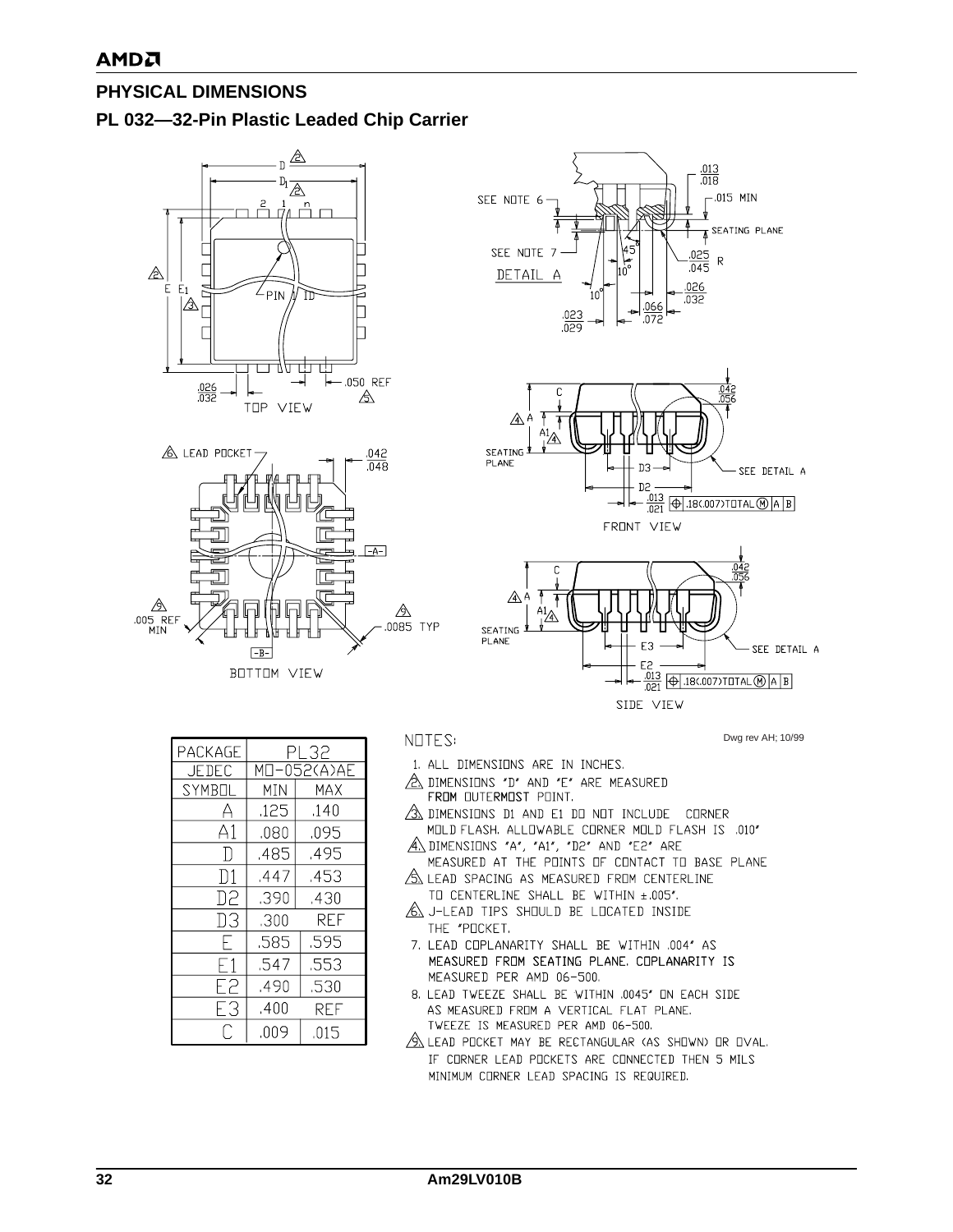### **PHYSICAL DIMENSIONS\***

### <span id="page-33-0"></span>**TS 032—32-Pin Standard Thin Small Outline Package**



| Package        | TS 32                      |             |       |
|----------------|----------------------------|-------------|-------|
| Jedec          | MO-142 (B) BD              |             |       |
| Symbol         | MIN                        | <b>NOM</b>  | MAX   |
| Α              |                            |             | 1.20  |
| A1             | 0.05                       |             | 0.15  |
| A <sub>2</sub> | 0.95                       | 1.00        | 1.05  |
| b1             | 0.17                       | 0.20        | 0.23  |
| þ              | 0.17                       | 0.22        | 0.27  |
| C1             | 0.10                       |             | 0.16  |
| Ċ              | 0.10                       |             | 0.21  |
| D              | 19.80                      | 20.00       | 20.20 |
| D1             | 18.30                      | 18.40       | 18.50 |
| E              | 7.90                       | 8.00        | 8.10  |
| e              | 0.50 <sub>1</sub><br>BASIC |             |       |
| L              | 0.50                       | 0.60        | 0.70  |
| θ              | $0^{\circ}$                | $3^{\circ}$ | 5.    |
| R              | 0.08                       |             | 0.20  |
| N              | 32                         |             |       |

NOTES:

- CONTROLLING DIMENSIONS ARE IN MILLIMETERS (mm).
- (DIMENSIONING AND TOLERANCING CONFORMS TO ANSI Y14.5M-1982)
- $\sqrt{2}$  `PIN 1 IDENTIFIER FOR STANDARD PIN OUT (DIE UP).
- $\sqrt{3}$ PIN 1 IDENTIFIER FOR REVERSE PIN OUT (DIE DOWN): INK OR LASER MARK.
- $\sqrt{4}$  to be determined at the seating plane  $\boxed{-C-}$ . The seating plane is DEFINED AS THE PLANE OF CONTACT THAT IS MADE WHEN THE PACKAGE LEADS ARE ALLOWED TO REST FREELY ON A FLAT HORIZONTAL SURFACE.
- $\sqrt{5}$  dimensions di and E do not include mold protrusion. Allowable mold PROTUSION IS 0.15mm (.0059") PER SIDE.
- $\Diamond$  dimension 6 does not include dambar protusion. Allowable dambar PROTUSION SHALL BE 0.08mm (0.0031") TOTAL IN EXCESS OF 16 DIMENSION AT MAX. MATERIAL CONDITION, MINIMUM SPACE BETWEEN PROTRUSION AND AN ADJACENT LEAD TO BE 0.07mm (0.0028").
- $\sqrt{2}$  these dimensions apply to the flat section of the lead between 0.10mm (.0039") AND 0.25mm (0.0098") FROM THE LEAD TIP.
- LEAD COPLANARITY SHALL BE WITHIN 0.10mm (0.004") AS MEASURED FROM  $\overline{B}$ . THE SEATING PLANE.
- $\sqrt{9}$  dimension  $'e'$  is measured at the centerline of the leads.

\* For reference only. BSC is an ANSI standard for Basic Space Centering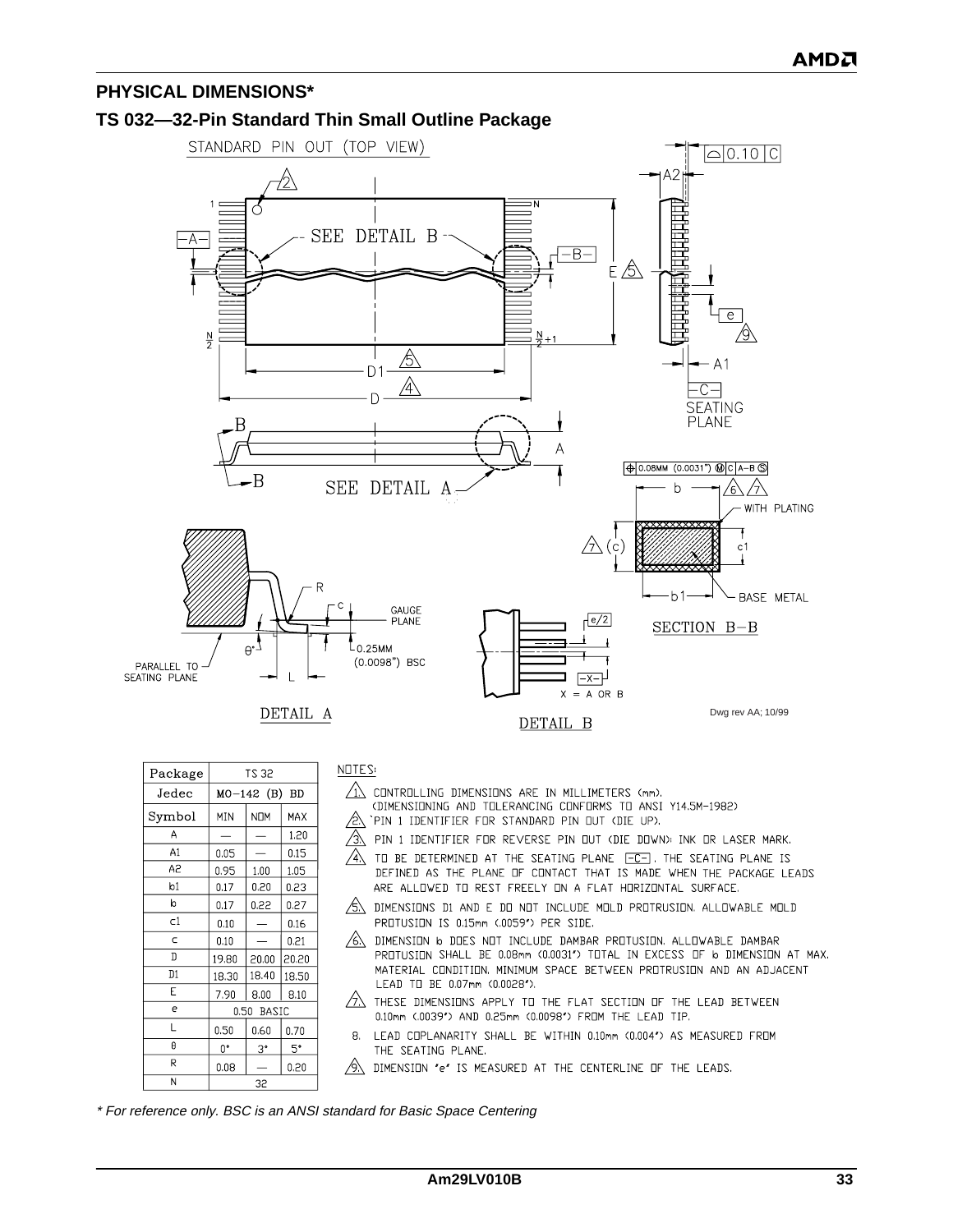# **PHYSICAL DIMENSIONS\***

### <span id="page-34-0"></span>**TSR032—32-Pin Reverse Thin Small Outline Package**



| Package | TSR32                             |             |       |
|---------|-----------------------------------|-------------|-------|
| Jedec   | $MO-142$ (B)<br><b>BD</b>         |             |       |
| Symbol  | MIN                               | NOM         | MAX   |
| А       |                                   |             | 1.20  |
| A1      | 0.05                              |             | 0.15  |
| A2      | 0.95                              | 1.00        | 1.05  |
| b1      | 0.17                              | 0.20        | 0.23  |
| b       | 0.17                              | 0.22        | 0.27  |
| C1      | 0.10                              |             | 0.16  |
| Ċ       | 0.10                              |             | 0.21  |
| D       | 19.80                             | 20.00       | 20.20 |
| D1      | 18.30                             | 18.40       | 18.50 |
| E       | 7.90                              | 8.00        | 8.10  |
| e       | 0.50 <sub>1</sub><br><b>BASIC</b> |             |       |
| L       | 0.50                              | 0.60        | 0.70  |
| θ       | 0.                                | $3^{\circ}$ | 5°    |
| R       | 0.08                              |             | 0.20  |
| N       | 32                                |             |       |

NOTES:

- $\sqrt{1}$  controlling dimensions are in millimeters (mm).
	- (DIMENSIONING AND TOLERANCING CONFORMS TO ANSI Y14.5M-1982)
- $\sqrt{2}$  PIN 1 IDENTIFIER FOR STANDARD PIN OUT (DIE UP).
- $\sqrt{3}$ PIN 1 IDENTIFIER FOR REVERSE PIN OUT (DIE DOWN): INK OR LASER MARK.
- $\sqrt{4}$ TO BE DETERMINED AT THE SEATING PLANE [-C-]. THE SEATING PLANE IS DEFINED AS THE PLANE OF CONTACT THAT IS MADE WHEN THE PACKAGE LEADS ARE ALLOWED TO REST FREELY ON A FLAT HORIZONTAL SURFACE.
- $\overline{\text{SN}}$  dimensions di and E do not include mold protrusion. Allowable mold PROTUSION IS 0.15mm (.0059") PER SIDE.
- $\Diamond$  DIMENSION 6 DOES NOT INCLUDE DAMBAR PROTUSION. ALLOWABLE DAMBAR PROTUSION SHALL BE 0.08mm (0.0031") TOTAL IN EXCESS OF b DIMENSION AT MAX. MATERIAL CONDITION. MINIMUM SPACE BETWEEN PROTRUSION AND AN ADJACENT LEAD TO BE 0.07mm (0.0028").
- $\sqrt{2}$  THESE DIMENSIONS APPLY TO THE FLAT SECTION OF THE LEAD BETWEEN 0.10mm (.0039") AND 0.25mm (0.0098") FROM THE LEAD TIP.
- LEAD COPLANARITY SHALL BE WITHIN 0.10mm (0.004") AS MEASURED FROM 8. THE SEATING PLANE.
- $\sqrt{9}$  dimension  $^{\prime}$ e $^{\prime}$  is measured at the centerline of the leads.

\* For reference only. BSC is an ANSI standard for Basic Space Centering